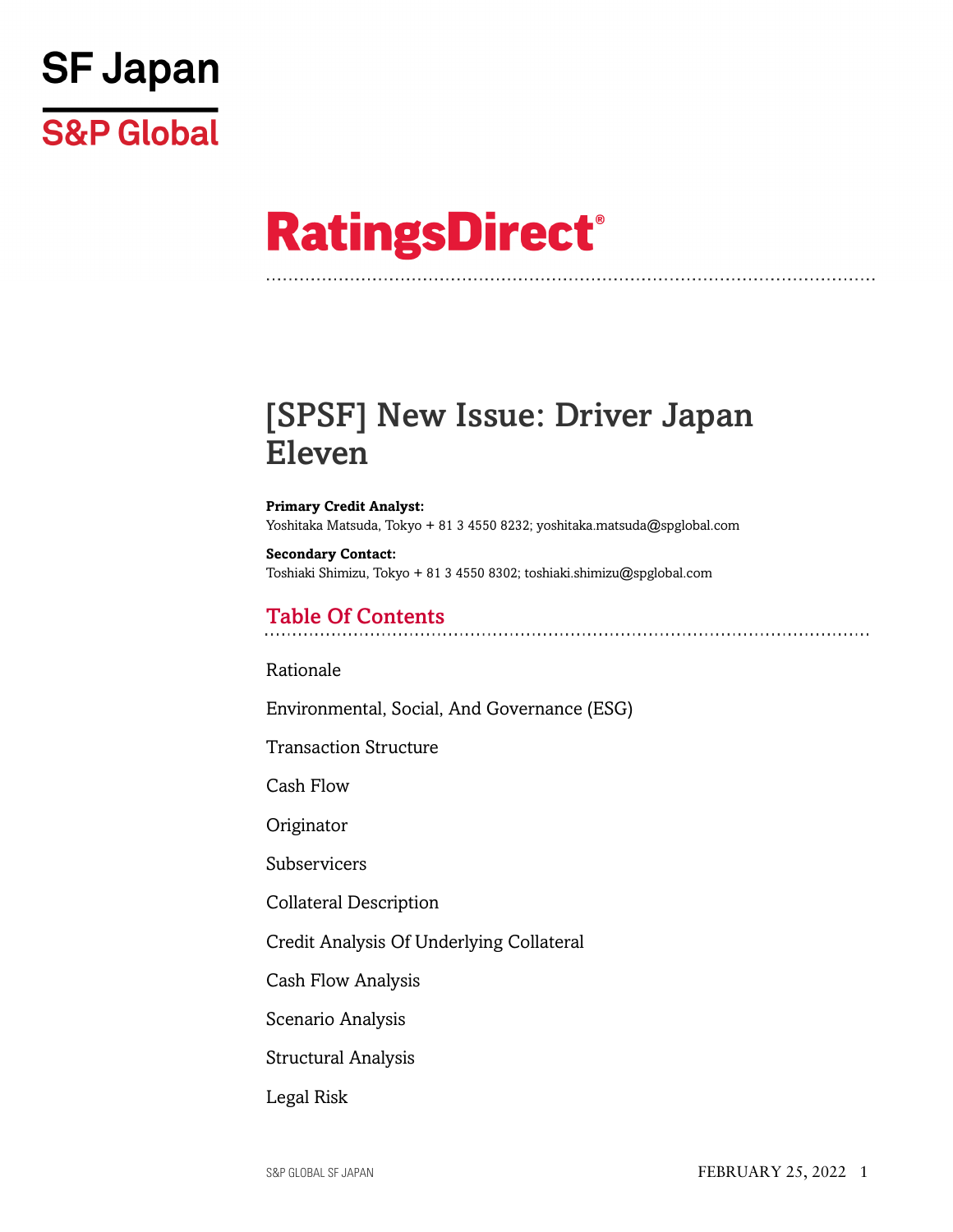## Table Of Contents (cont.)

[Surveillance](#page-20-0)

[Note](#page-21-0)

[Related Criteria](#page-21-1)

[Related Research](#page-21-2)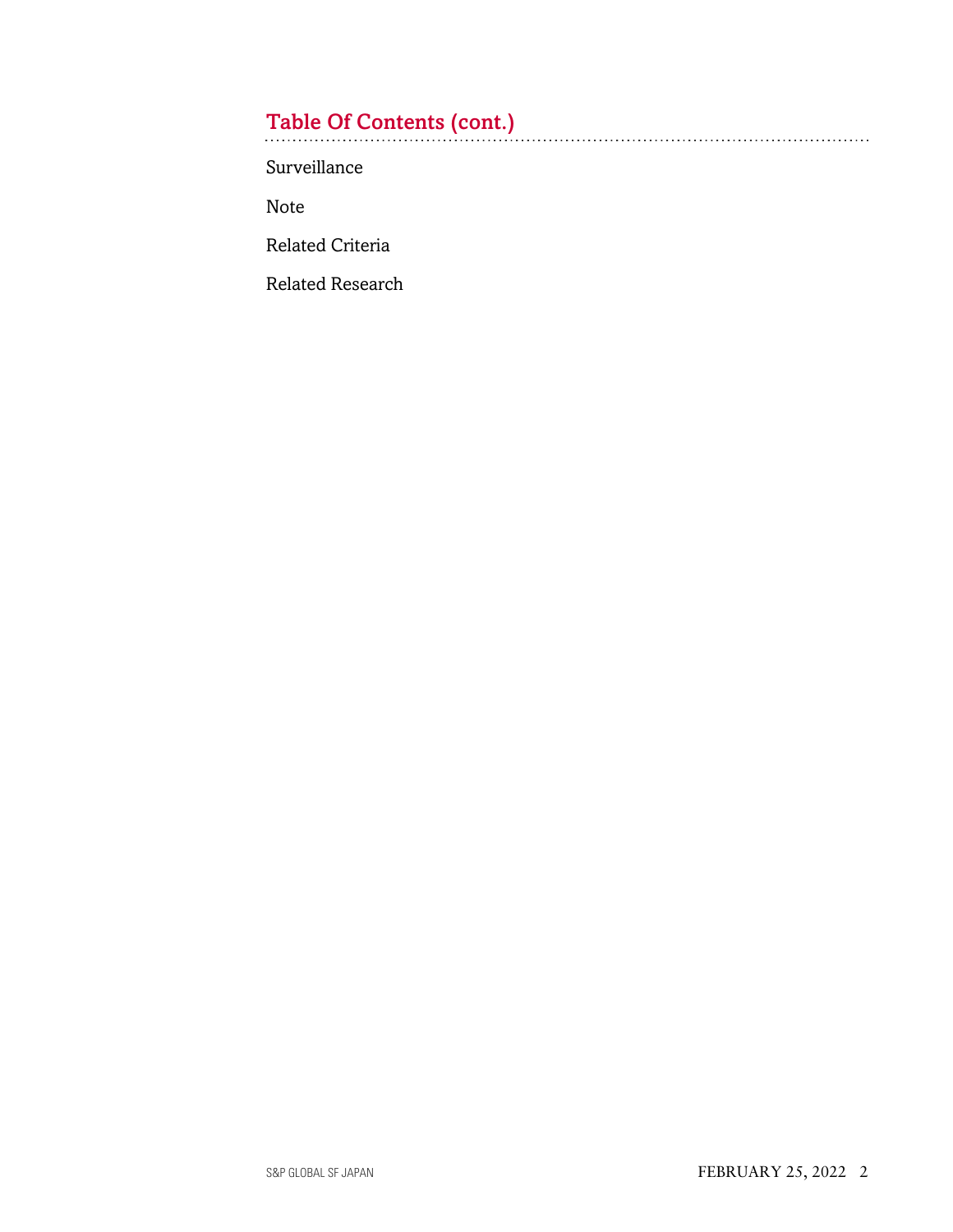## [SPSF] New Issue: Driver Japan Eleven

## Ratings Detail

This information is published by S&P Global SF Japan Inc. S&P Global SF Japan Inc. is a registered credit rating agency under Japan's Financial Instruments and Exchange Act (FIEA) but is not registered as a Nationally Recognized Statistical Rating Organization (NRSRO) under U.S. laws. Therefore the credit ratings assigned by S&P Global SF Japan Inc. are Registered Credit Ratings under FIEA but are not Credit Ratings issued by an NRSRO under U.S. laws.

#### Ratings As Of Feb. 25, 2022

| Class                  | Amount (bil. $\mathbf{\Psi}$ ) | Rating     | Interest rate | Legal final maturity<br>date | <b>Overcollateralization ratio (%) §</b> |
|------------------------|--------------------------------|------------|---------------|------------------------------|------------------------------------------|
| Beneficial interests 2 | 31.7                           | $AAA$ (sf) | Fixed         | June 28, 2030                | 6.5                                      |
| ABL 2                  | 23.3                           | $AAA$ (sf) | Fixed         | June 28, 2030                | 6.5                                      |

Our ratings address timely payment of interest and ultimate payment of principal. §We define the overcollateralization ratio as: 1-(A+B)/(C-D-E); A: the rated obligations and equally ranked obligations; B: prior obligations to the rated obligations; C: underlying assets (including cash); D: liquidity reserves; E: obligations, except for senior, mezzanine, or subordinate obligations (seller's interest, etc.) ABL--Asset-backed loan.

| Profile                                          |                                                                       |
|--------------------------------------------------|-----------------------------------------------------------------------|
| Closing date                                     | Feb. 25, 2022                                                         |
| Collateral                                       | Auto loan receivables                                                 |
| Originator/Trustor 1/Servicer                    | Volkswagen Financial Services<br>Japan Ltd.                           |
| Trustee (Trusts 1 and 2)                         | Sanne Group Japan Trust Co. Ltd.                                      |
| Collection account                               | MUFG Bank Ltd.                                                        |
| Arrangers                                        | BNP Paribas Securities (Japan) Ltd.<br>and SMBC Nikko Securities Inc. |
| ABL 1 Lender/Trustor 2                           | SMBC Nikko Securities Inc.                                            |
| Underwriter                                      | BNP Paribas Securities (Japan) Ltd.                                   |
| Subservicers/Guarantors of auto loan receivables | SMBC Finance Service Co. Ltd.<br>and JACCS Co. Ltd.                   |

| <b>Credit Support</b>          |                                                                                                                                                                                                                                                                                                                                                                                                                                                                                                                                                                                                                                                                                                                                                                                                         |
|--------------------------------|---------------------------------------------------------------------------------------------------------------------------------------------------------------------------------------------------------------------------------------------------------------------------------------------------------------------------------------------------------------------------------------------------------------------------------------------------------------------------------------------------------------------------------------------------------------------------------------------------------------------------------------------------------------------------------------------------------------------------------------------------------------------------------------------------------|
| Overcollateralization          | (1) Credit support provided through overcollateralization mitigates the credit risk of the beneficial interests and ABLs.<br>(2) Principal payments in cash for the subordinate beneficial interest will not be made until credit enhancement reaches<br>the target level. Accordingly, credit enhancement for the ABL 1 is set to rise to the target level as seasoning increases.<br>After credit enhancement reaches the target level, payments convert to pro rata on the ABL 1 and subordinate beneficial<br>interest. We incorporate an impact of pro rata-basis redemption in our cash flow analysis. (3) During the one-year<br>revolving period, the amount of the subordinate beneficial interest that serves as credit enhancement increases if the<br>originator entrusts additional loans. |
| Early amortization<br>triggers | Early amortization triggers would mitigate the potential adverse impact on redemption of ABL 1.                                                                                                                                                                                                                                                                                                                                                                                                                                                                                                                                                                                                                                                                                                         |
|                                |                                                                                                                                                                                                                                                                                                                                                                                                                                                                                                                                                                                                                                                                                                                                                                                                         |
| <b>Transaction Structure</b>   |                                                                                                                                                                                                                                                                                                                                                                                                                                                                                                                                                                                                                                                                                                                                                                                                         |

#### Servicing risk A backup servicer was not appointed at the closing date. If certain credit events stipulated in trust agreements occur, trustee 1 will appoint a backup servicer and, in certain cases, have that backup servicer take over servicing operations from the initial servicer. This structure mitigates the risk of servicing activities being disrupted for an extended period.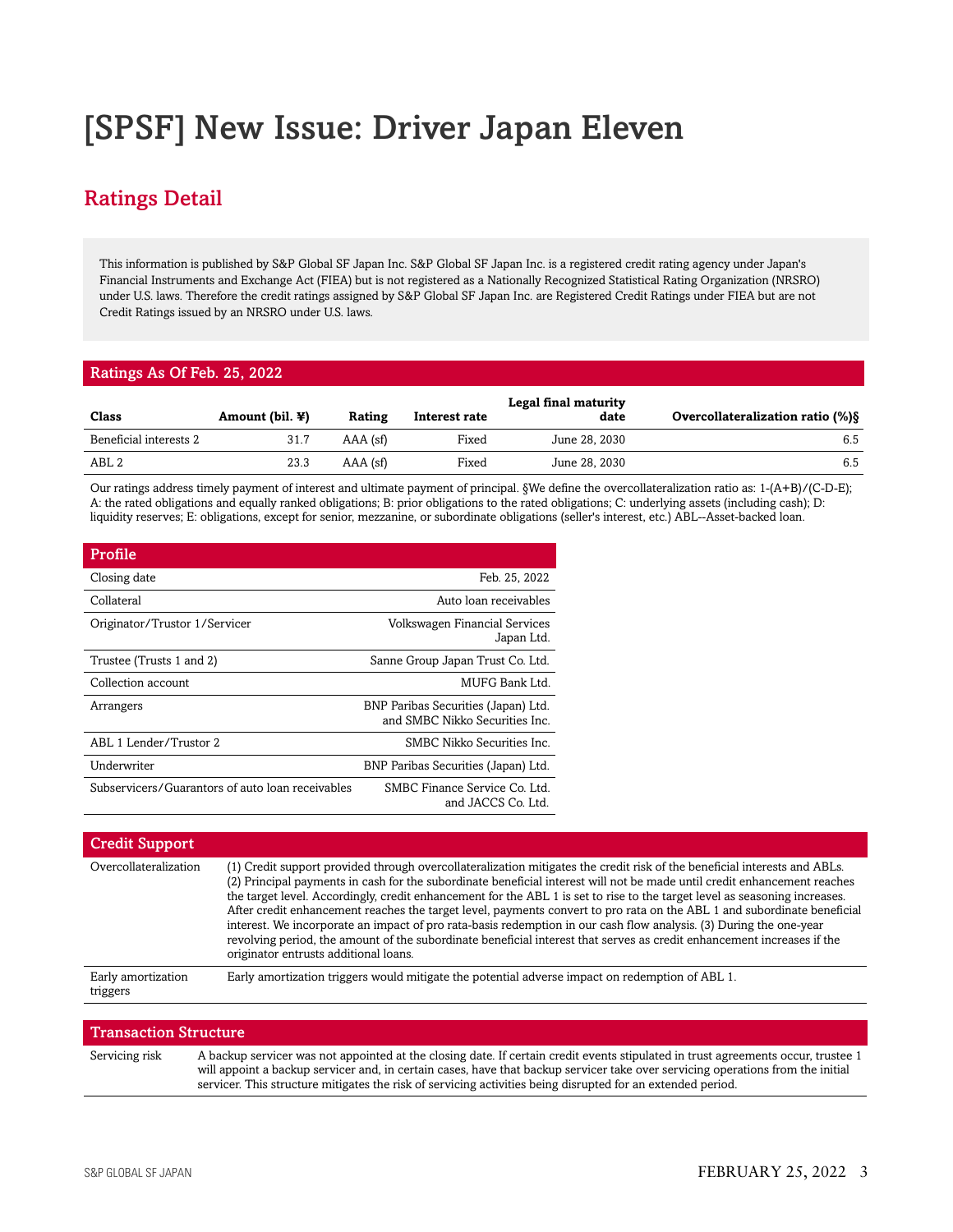| <b>Transaction Structure (cont.)</b> |                                                                                                                                                                                                                                                                                            |  |  |  |  |  |
|--------------------------------------|--------------------------------------------------------------------------------------------------------------------------------------------------------------------------------------------------------------------------------------------------------------------------------------------|--|--|--|--|--|
| Liquidity risk                       | A cash reserve funded at closing for four months' worth of interest payments and transaction expenses mitigates liquidity risk.<br>In addition, this cash reserve is nonamortizing during the transaction term and ultimately serves as credit support.                                    |  |  |  |  |  |
| Commingling risk                     | Advance payment collections by the servicer and overcollateralization mitigate commingling risk.                                                                                                                                                                                           |  |  |  |  |  |
| Counterparty risk                    | Under the transaction documents, qualified banks have a short-term credit rating of 'A-1' or above. In the future, if the bank of<br>the account is no longer eligible as a qualified bank, the account will be transferred within 30 days to a financial institution<br>that is eligible. |  |  |  |  |  |

| <b>Assumed Scenarios</b>                                       |     |                                     |
|----------------------------------------------------------------|-----|-------------------------------------|
| (%)                                                            |     | Base scenario 'AAA' stress scenario |
| Cumulative default rate                                        | 0.8 | 4.0                                 |
| Losses on balloon payments                                     | 0.0 | 7.0                                 |
| Monthly prepayment rate                                        | 1.0 | $0.05$ to $3.0$                     |
| Cumulative default rate considering losses on balloon payments | 0.8 | 6.9                                 |
| Excess spread                                                  |     | 11                                  |
| Break-even overcollateralization level                         |     | 5.8                                 |

## <span id="page-3-0"></span>Rationale

S&P Global SF Japan Inc. (SPSF) today said that it has assigned its 'AAA (sf)' ratings to Driver Japan eleven's beneficial interests 2 and its corresponding asset-backed loan (ABL 2) under the transaction. Both are due June 2030 and worth a combined ¥55.0 billion (see tables above). The collateral comprises Japanese auto loan receivables that Volkswagen Financial Services Japan Ltd. (VWFSJ) originated.

The ratings reflect our views primarily on the following.

- We assume a cumulative default rate on the initial receivables balance of 0.8% under our base scenario during the transaction term, based on the characteristics of and historical data on the underlying auto loan assets, performance data on past series, and our overall outlook for the future performance of Japanese auto loan assets.
- We also assume a cumulative default rate of 6.9% under our 'AAA' stress scenario, considering that the underlying assets include auto loans with balloon payments (such loans have equal payments during the loan's life except for the last "balloon" payment, which is significantly larger).
- Credit support, provided through overcollateralization, mitigates the credit risk of the underlying assets.
- Credit support available to the beneficial interests 2 and ABL 2 withstood our 'AAA' stress scenario after analyzing the cash flow stressed on all the parameters, including default rates.
- Advance payment collections by the transaction's servicer mitigate commingling risk.
- Cash reserves in order to provide liquidity support for interest payments on rated classes and transaction costs were funded on its closing date.
- Initial servicer VWFSJ, and subservicers JACCS Co. Ltd. and SMBC Finance Service Co. Ltd. (SMBC Finance) are able to fulfill their roles in the transaction.
- As soon as the overcollateralization ratio has reached a certain level after a revolving period, the principal will be redeemed on a pro rata basis. The transaction's payment structure will convert principal payments to a monthly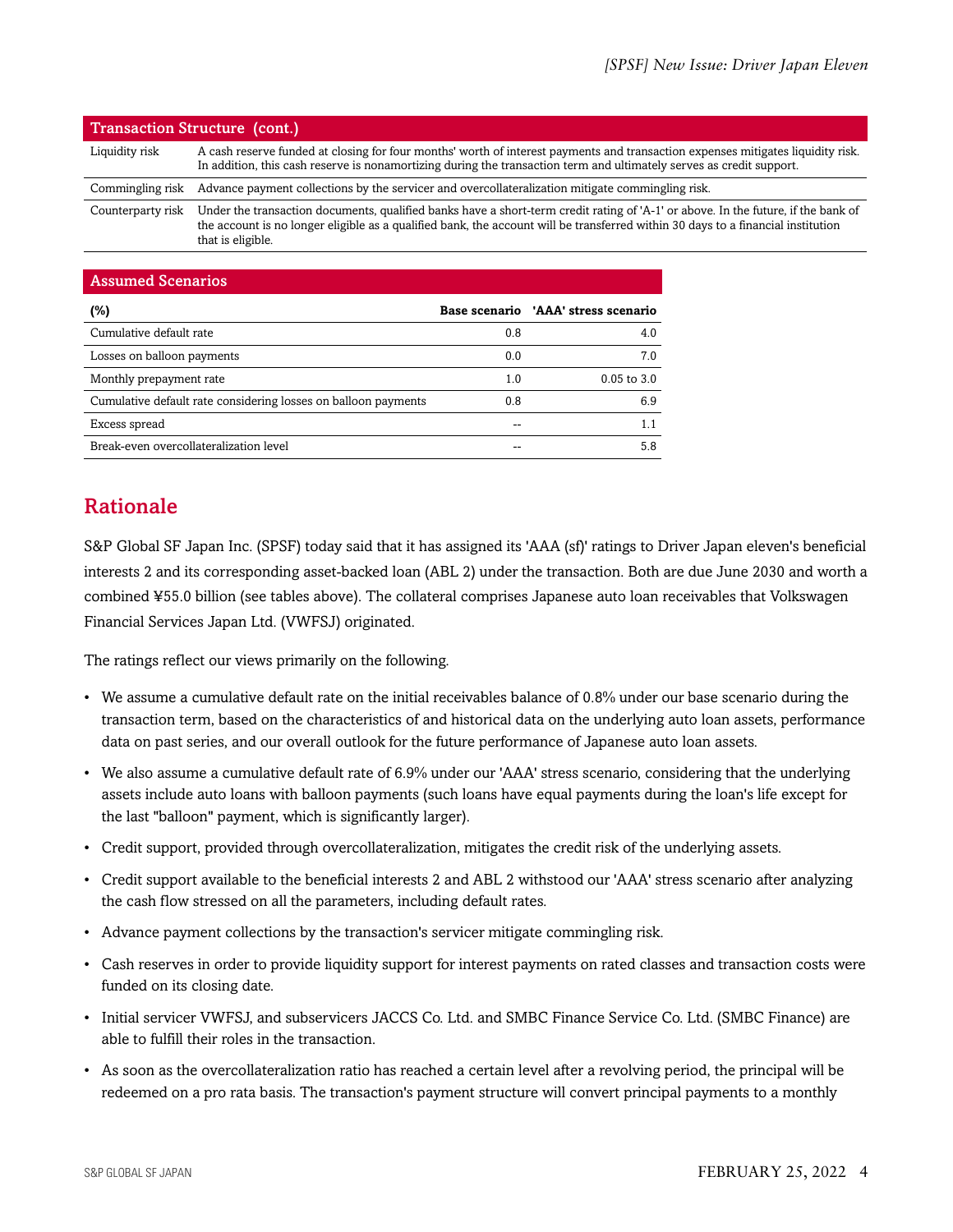pass-through turbo structure if these early amortization triggers hit.

• The transaction's legal structure establishes that the entrustment of the underlying assets is not considered as security interest and thus the underlying assets are not be considered as part of the originator's property in the event of its bankruptcy.

The recent rapid spread of the omicron variant highlights the inherent uncertainties of the pandemic as well as the importance and benefits of vaccines. While the risk of new, more severe variants displacing omicron and evading existing immunity cannot be ruled out, our current base case assumes that existing vaccines can continue to provide significant protection against severe illness. Furthermore, many governments, businesses, and households around the world are tailoring policies to limit the adverse economic impact of recurring COVID-19 waves. Consequently, we do not expect a repeat of the sharp global economic contraction of second-quarter 2020. Meanwhile, we continue to assess how well each issuer adapts to new waves in its geography or industry.

## <span id="page-4-0"></span>Environmental, Social, And Governance (ESG)

Our rating analysis considers a transaction's potential exposure to ESG credit factors (see "ESG Industry Report Card: Auto Asset-Backed Securities," March 31, 2021).

The transaction's above-average exposure to environmental credit factors, given the collateral pool primarily comprises vehicles with internal combustion engines, is in line with our sector benchmark. While adoption of electric vehicles and future regulation could in time lower the value of internal combustion engine vehicles, we believe our current approach to evaluating recovery is appropriate, given the relatively short expected life of the transaction.

The transaction's exposure to social credit factors is average, in line with the sector benchmark. Social risks for the auto sector could become more relevant over the longer term if consumer preferences change regarding vehicle ownership and usage.

The transaction's exposure to governance credit factors is below average, in line with the sector benchmark. Given the nature of structured finance transactions, most have relatively strong governance frameworks that typically restrict what activities the special-purpose entity can undertake. We consider the risk-management and governance practices in place to be consistent with industry standards and our benchmark expectations.

## <span id="page-4-1"></span>Transaction Structure

The ¥55.0 billion beneficial interests 2 and ABL 2 are backed by a pool of auto loan receivables that VWFSJ originated. The transaction structure is shown below (see chart 1).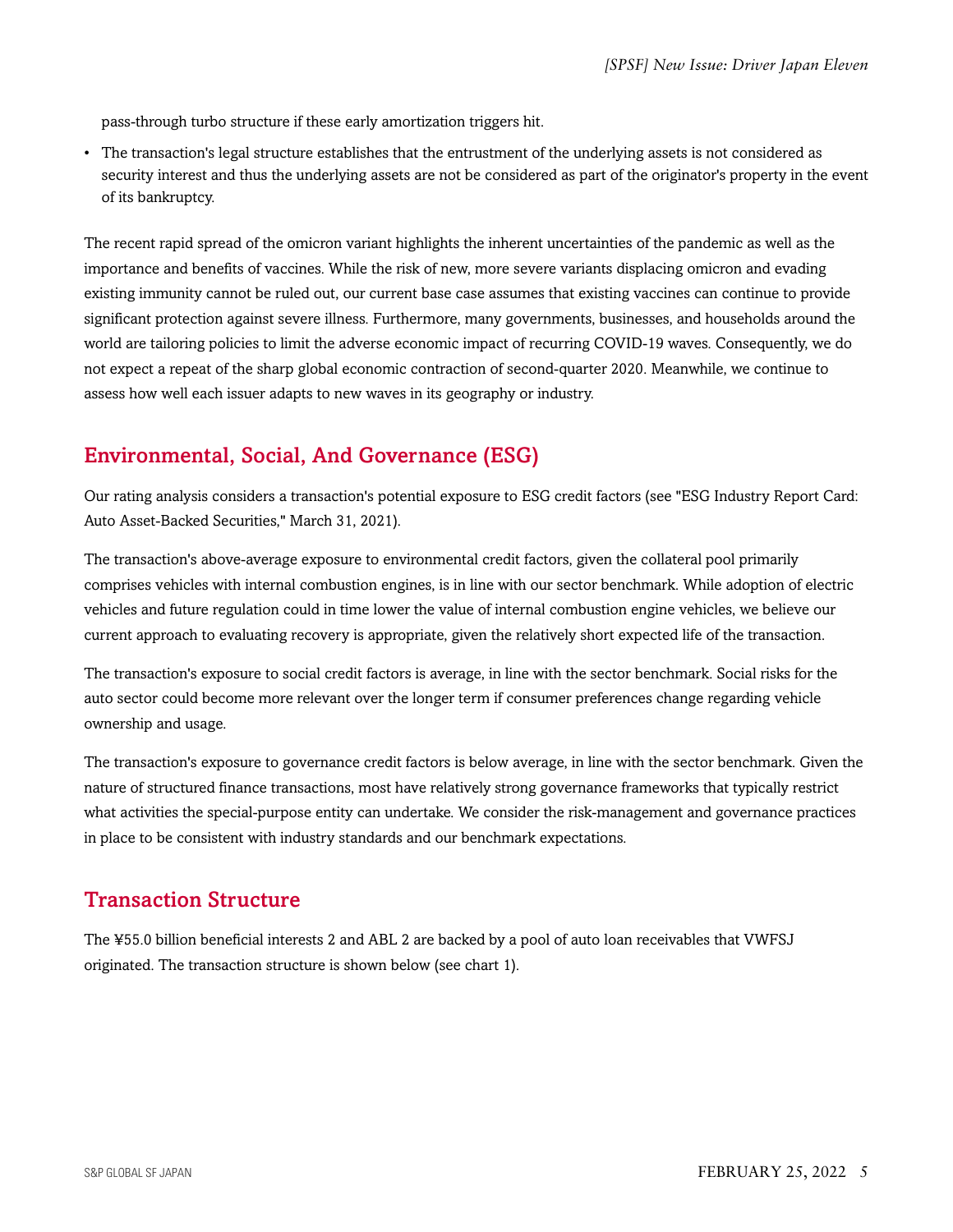#### **Chart 1**



Copyright © 2022 by Standard & Poor's Financial Services LLC. All rights reserved.

1. The originator entrusted a pool of auto loan receivables and cash with Sanne Group Japan Trust Co. Ltd. (Sanne Group Japan Trust; trustee 1). At the entrustment, the lien on the receivables was perfected against third-party claims via registration of the transfer of the receivables, pursuant to regulations for perfection under Japan's Special Perfection Law. Perfection against obligor claims will be suspended unless certain events, such as a servicer replacement, occur. The originator received the senior beneficial interest and subordinate beneficial interest. Upon entrustment of the auto loans, the originator transfered withheld ownership of the relevant purchased vehicles to trustee 1. However, withheld ownership was not registered in trustee 1's name.

2. Trustee 1 raised funds from SMBC Nikko Securities Inc. (ABL 1 Lender). Trustee 1 then redeemed the senior beneficial interest in full on the trust commencement date. The originator holds the subordinate beneficial interest for the life of the transaction.

3. The ABL 1 Lender entrusted ABL 1 with Sanne Group Japan Trust, which serves also as trustee 2. Then, BNP Paribas Securities (Japan) Ltd. as underwriter and SMBC Nikko Securities as ABL 1 Lender sold the beneficial interests 2 to investors through a private placement. Some investors lent money through ABL 2 instead of purchasing the beneficial interests 2. At the transfer of the beneficial interests 2, their assignment was perfected against obligor and third-party claims following trustee 2's written consent to a notarially certified date, pursuant to Article 94 of the Trust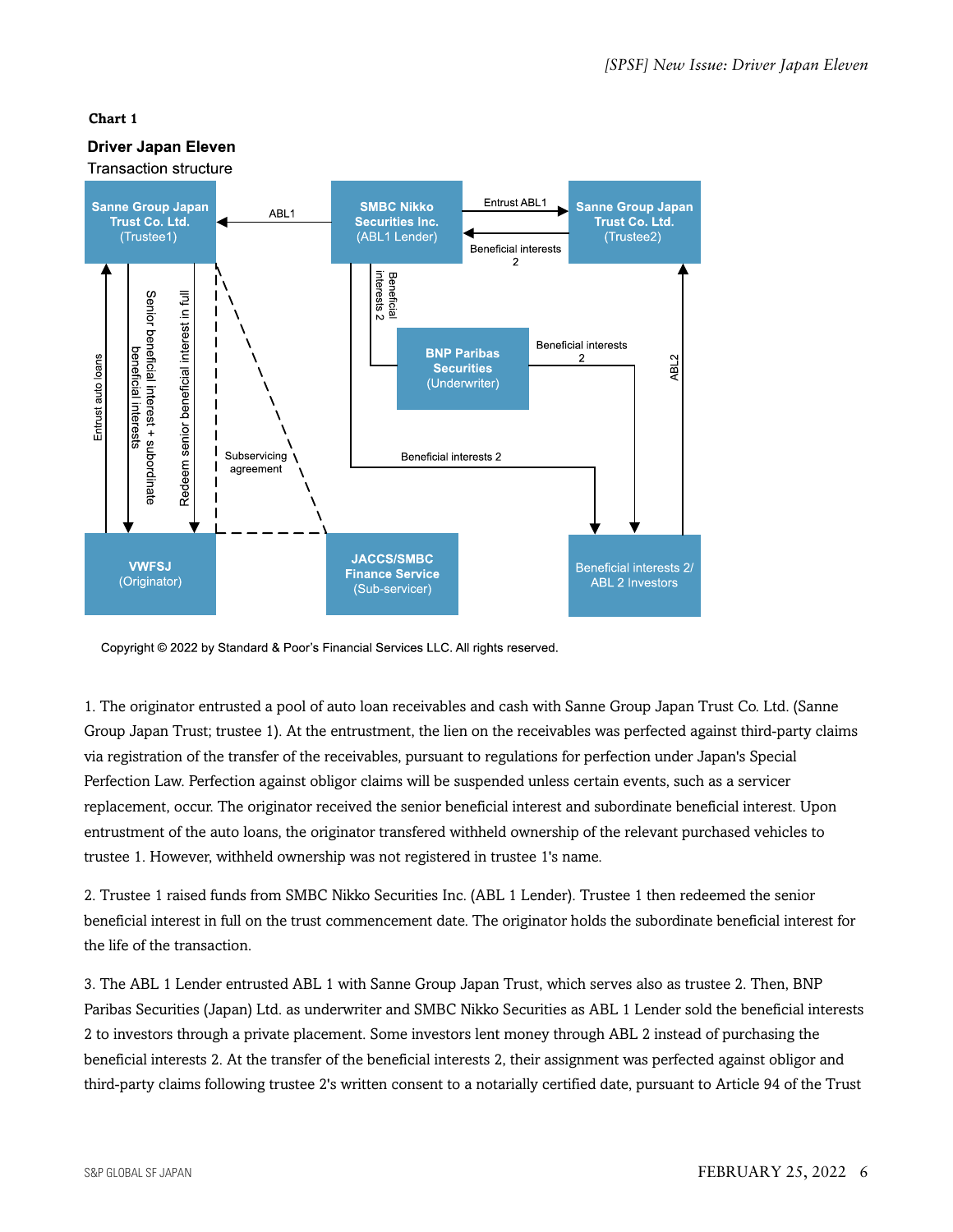Law.

4. During the revolving period, the originator may entrust further auto loan receivables with trustee 1 if funds are available.

5. The originator will continue to collect the receivables with the subservicers.

The ABL 1, beneficial interests 2, and ABL 2 carry fixed rates of interest and dividend. Trustee 1 is scheduled to pay interest and principal on ABL 1 from its account to a separate account for trustee 2 on each monthly trust calculation date. After the one-year revolving period, trustee 1 will redeem ABL 1 sequentially until overcollateralization reaches 11.5%--which is 5.0 percentage points higher than the level at closing. As soon as overcollateralization has reached 11.5%, trustee 1 will redeem the principal on ABL 1 and the subordinate beneficial interest pro rata.

Trustee 2 will use collections from ABL 1 to pay interest and principal on the beneficial interests 2 and ABL 2 via a pass-through structure after deducting its trustee fee. The payment priority of the beneficial interests 2 and ABL 2 is pari passu throughout the transaction term.

In this transaction, a backup servicer was not appointed at closing. In the event that certain credit events stipulated in trust agreements occur, trustee 1 will appoint a backup servicer and, in certain cases, have that backup servicer take over servicing operations from the initial servicer.

## <span id="page-6-0"></span>Cash Flow

#### Delivery of collections

Each monthly collection period of this transaction starts on the 11th of each month and ends on the 10th of the following month. JACCS will collect payments from the receivables it subservices on behalf of VWFSJ through automatic withdrawal from the obligors' accounts on the 27th of each month. SMBC Finance will collect the same on the 26th of each month. JACCS and SMBC Finance, as the guarantors, will transfer the full amount of scheduled collected proceeds--regardless of the amount of actual collected proceeds--to VWFSJ on the same respective days. VWFSJ makes advance payment to trustee 1 for one month of scheduled collections on the fourth business day before the 28th of the month when automatic withdrawal occurs. It reimburses the advance payment four business days before the 28th of the following month. In this transaction, the modified following business day convention will apply to the 28th of each month.

Trustee 1 will distribute interest and principal on ABL 1 one business day before the 28th of each month. Trustee 2 will distribute interest and principal on the beneficial interests 2 and ABL 2 on the 28th of the same month.

#### Revolving period

During the revolving period, VWFSJ can entrust additional auto loan receivables with trustee 1. The revolving period starts on the trust commencement date and ends on March 10, 2023, at the latest. It will end earlier if and when any of the early amortization events described below occur.

During the revolving period, trustee 1 will use interest and principal collected from the auto loan receivables less an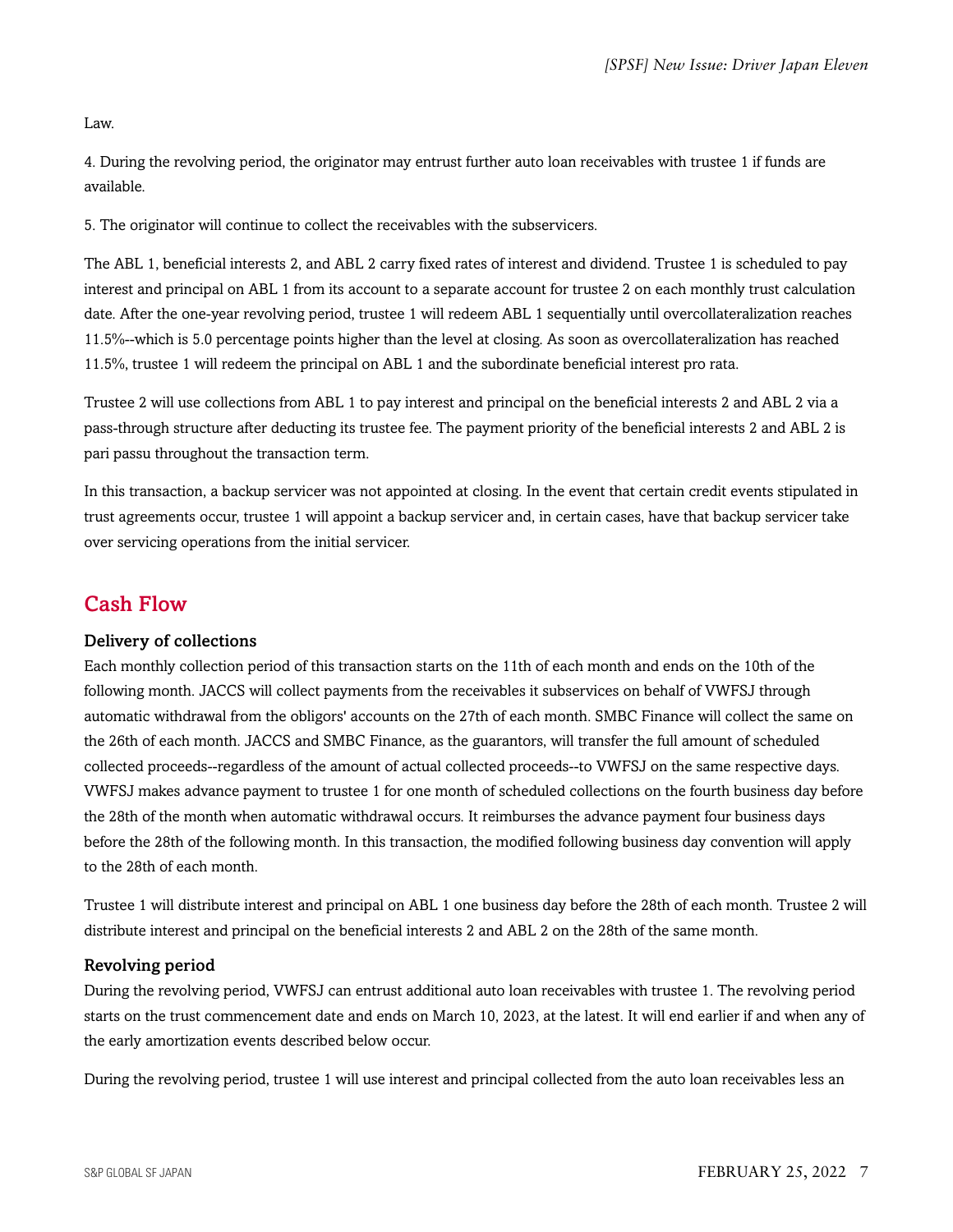amount equivalent to the sum of trustee fees, servicing fees, and other expenses to pay interest on ABL 1. Then, trustee 1 will retain excess cash collected from the asset pool (retained cash) in a trust. However, if VWFSJ entrusts additional auto loan receivables, it will receive a newly issued senior beneficial interest and subordinate beneficial interest and will use the retained cash to redeem the new senior beneficial interest. As soon as overcollateralization has reached 8.5%, payment to the subordinate beneficial interest will start using the excess overcollateralization or earnings.

#### Repayment of beneficial interests and ABL

After the revolving period has ended, trustee 1 will use interest and principal collected from the auto loan receivables, less an amount equivalent to the sum of trustee fees, servicing fees, and other expenses, to pay interest on ABL 1. Then ABL 1 will redeem sequentially until overcollateralization reaches 11.5%. As soon as overcollateralization has reached 11.5%, trustee 1 will transfer principal payments received pro rata to ABL 1 and the subordinate beneficial interest. The percentage of overcollateralization for ABL 1 will remain constant, as long as the portfolio's performance stays within the following predetermined boundaries:

- The cumulative gross loss ratio exceeds 0.50% during the first six months after closing, 0.80% between month six and month 15, or 1.15% between month 15 and month 24, and trustee 1 therefore repays ABL 1 sequentially until overcollateralization reaches 17.0% for ABL 1.
- Additional credit enhancement reaches the required level, and the repayment therefore reverts to pro rata.
- The cumulative gross loss ratio exceeds 1.6% at any time, and amortization therefore permanently switches to sequential payments.

#### Discount rate

The discount rate applied to each loan (includes additional auto loans that VWFSJ may entrust during the revolving period) in Driver Japan eleven's pool is set to be the greater of: (1) a predetermined rate (which is set, based on the entrusted pool, such that the cash flow from the assets covers the fixed interest rate of ABL 1, plus fees and expenses), and (2) the applicable interest rate in the relevant auto loan agreement.

#### Early amortization triggers

This transaction is structured with early amortization triggers, which mitigates the potential adverse impact on redemption of ABL 1. In the early amortization period, trustee 1 repays ABL 1 sequentially. Early amortization trigger events include, but are not restricted to, the following:

- The cumulative gross loss ratio exceeds 1.6%;
- A servicer replacement event occurs;
- A subservicer replacement event occurs; and
- The outstanding cash amount in the trust account exceeds 10% of the portfolio volume for three consecutive months.

#### Credit enhancement

Overcollateralization provides credit protection for the transaction. In addition, the structure benefits from a nonamortizing cash reserve, which serves primarily as liquidity support and ultimately as credit support. Meanwhile,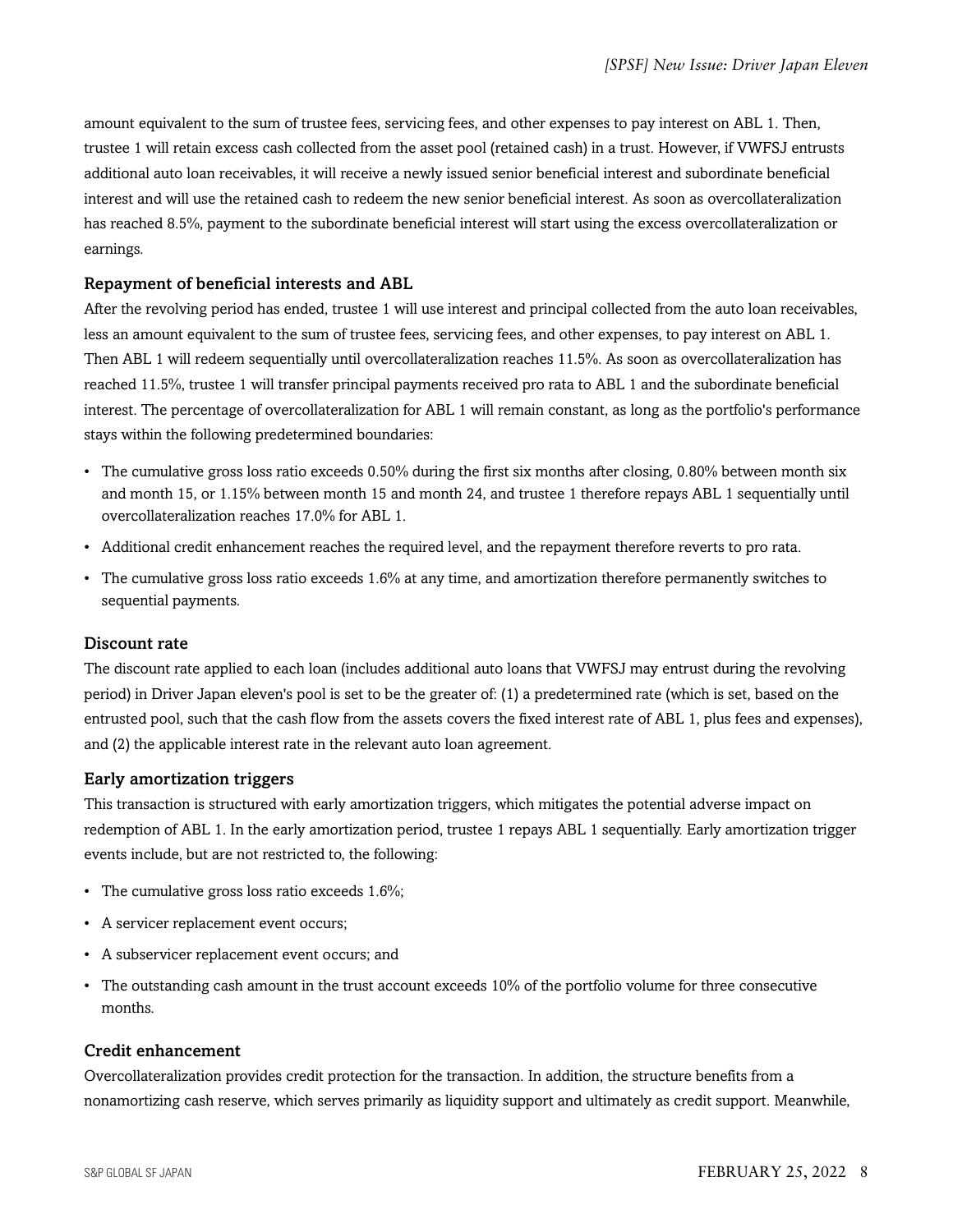<span id="page-8-0"></span>advance payments by the transaction's servicer mitigate commingling risk.

## **Originator**

VWFSJ, established in 1990, is a subsidiary of Volkswagen Finance Overseas B. V. that in turn is controlled by Germany-based Volkswagen Financial Services AG, which car manufacturer Volkswagen AG owns. VWFSJ's primary business is to provide financing for customers of Volkswagen AG and grant credit to car dealers. These car dealers sell predominantly Volkswagen and Audi vehicles, along with those of Bentley, Lamborghini, and Ducati, in Japan. VWFSJ outsources its auto loan operations--including credit and scoring, processing contract applications, and collections--to JACCS and SMBC Finance. These two companies also provide guarantees to VWFSJ against losses from auto loans. VWFSJ had ¥386.3 billion in total assets and 72 employees as of Oct. 31, 2021.

### <span id="page-8-1"></span>Subservicers

JACCS is a Japanese consumer credit company, providing shopping credit, auto loans, and credit cards to retail customers. It is an equity method affiliate of MUFG Bank Ltd.

SMBC Finance is a part of Sumitomo Mitsui Financial Group Inc.; it functions as the group's diversified financial arm. It was formed in July 2020 through the merger of Cedyna Financial Corp. and SMBC Finance. It mainly engages in credit card, credit sales, and transaction businesses.

## <span id="page-8-2"></span>Collateral Description

The entrusted collateral pool backing the transaction comprises 23,576 auto loans, with a total discounted principal balance of about ¥58.825 billion. The assets meet the major eligibility criteria listed below.

- No receivable is in default or overdue.
- The borrower has made at least two monthly payments.
- The borrower makes monthly payments via automatic withdrawal or remittance.
- The borrower makes monthly payments in equal monthly installments, and without skipped or irregular payments (except for annual or semiannual bonus payments and final balloon payments).
- The current principal outstanding balance of each receivable is greater than ¥50,000 and less than ¥10,000,000.
- The remaining number of monthly installments is no higher than 82.
- JACCS or SMBC Finance guarantees the receivables.

According to the transaction documents, receivables added to the portfolio during the revolving period need to comply with the same eligibility criteria as the receivables entrusted at closing. In addition, the portfolio's concentration in used cars and in the amount of balloon payments should not exceed certain limits during the revolving period. The concentration limit for balloon payments is 50%, that for used cars is 35%, and that for non-Volkswagen group brand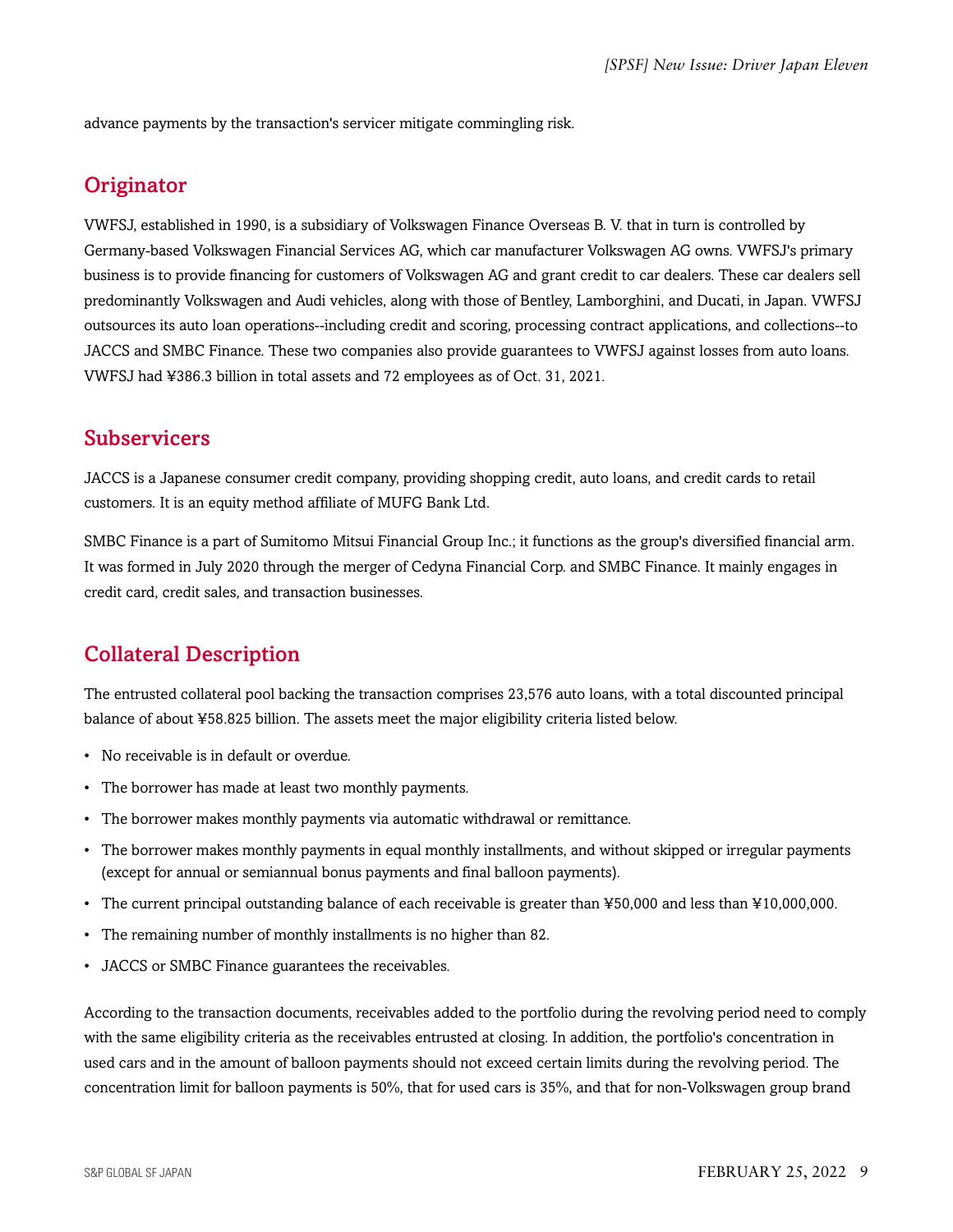cars is 5% of the total amount of loans. All limits are as of the day immediately after the trust commencement date and the additional entrustment date.

The largest single contract from an obligor represents about 0.03% of the portfolio and the top 20 loans from obligors make up 0.56% of the portfolio. The average outstanding loan balance is ¥2.50 million.

Each borrower has paid at least two installments. The assets underlying this transaction comprise consumer loan contracts (83.0%) and business loan contracts (17.0%). Also, 7.7% of the loan contracts are amortizing and 92.3% incorporate a balloon feature. The share for the balloon payment amount is 37.8% of the total initial amount of all loans.

Loans have an original maturity of between six and 84 months, and the remaining terms are between one and 82 months. The securitized portfolio comprises predominantly auto loans for Volkswagen and Audi vehicles. The collateral pool will not contain auto loans for the purchase of Ducati vehicles.

The largest car dealer represented about 11.5% of the mother portfolio and the top 20 dealers comprised 54.5% of the mother portfolio as of Oct. 31, 2021.

The composition of the pool of entrusted receivables is similar to that of the pools of entrusted receivables underlying past series of transactions issued by the originator. The proportion of used car loans and balloon loans has increased moderately.

Table 1 shows: attribute data of VWFSJ's entire auto loan book (the mother pool) as of Oct. 31, 2021; the pool of entrusted receivables as of Feb. 10, 2022; and attribute data of the entrusted receivables pools of the past series. The mother pool consists of receivables that VWFSJ originated and JACCS or SMBC Finance guarantees. Some of the receivables in the mother pool failed to meet the eligibility criteria for the entrusted pool. An overview of the loan products securitized in the Driver Japan eleven transaction also follows (see table 2).

#### **Table 1**

| <b>Attribute Data Of Receivables Pools</b> |                                                                |                                                                      |                                                                |                                                                 |                                                                  |                                                                  |  |
|--------------------------------------------|----------------------------------------------------------------|----------------------------------------------------------------------|----------------------------------------------------------------|-----------------------------------------------------------------|------------------------------------------------------------------|------------------------------------------------------------------|--|
|                                            | Driver Japan<br>eleven mother<br>pool (as of Oct.<br>31, 2021) | Driver Japan<br>eleven<br>entrusted pool<br>(as of Feb. 10,<br>2022) | Driver Japan<br>ten entrusted<br>pool (as of Feb.<br>10, 2021) | Driver Japan<br>nine entrusted<br>pool (as of Feb.<br>10, 2020) | Driver Japan<br>eight entrusted<br>pool (as of Feb.<br>10, 2019) | Driver Japan<br>seven entrusted<br>pool (as of Feb.<br>10, 2018) |  |
| Country of origin                          | Japan                                                          | Japan                                                                | Japan                                                          | Japan                                                           | Japan                                                            | Japan                                                            |  |
| Total receivables<br>(¥)*                  | 262,742,260,015                                                | 58,825,424,925                                                       | 64,171,277,269                                                 | 64,172,991,168                                                  | 69,520,797,756                                                   | 58,823,742,157                                                   |  |
| No. of contracts                           | 120,051                                                        | 23,576                                                               | 26,193                                                         | 26,586                                                          | 30,362                                                           | 25,466                                                           |  |
| Guarantee<br>providers                     | SMBCFS (50.4%);<br>JACCS (49.6%)                               | SMBCFS (55.8%);<br>JACCS (44.2%)                                     | SMBCFS (56.8%);<br>JACCS (43.2%)                               | SMBCFS (56.7%);<br>JACCS (43.3%)                                | SMBCFS (57.6%);<br>JACCS (42.4%)                                 | SMBCFS (58.8%);<br>JACCS (41.2%)                                 |  |
| Customer type                              | Retail (80.7%);<br>Corporate (19.3%)                           | Retail (83.0%);<br>Corporate (17.0%)                                 | Retail (84.0%);<br>Corporate (16.0%)                           | Retail (83.9%);<br>Corporate (16.1%)                            | Retail (85.1%);<br>Corporate (14.9%)                             | Retail (84.8%);<br>Corporate (15.2%)                             |  |
| Vehicle type†                              | New (73.7%); Used<br>$(26.3\%)$                                | New $(71.1\%)$ ;<br>Used (28.9%)                                     | New $(71.3\%)$ ;<br>Used (28.7%)                               | New (74.6%);<br>Used (25.4%)                                    | New (75.3%);<br>Used (24.7%)                                     | New (76.2%);<br>Used (23.8%)                                     |  |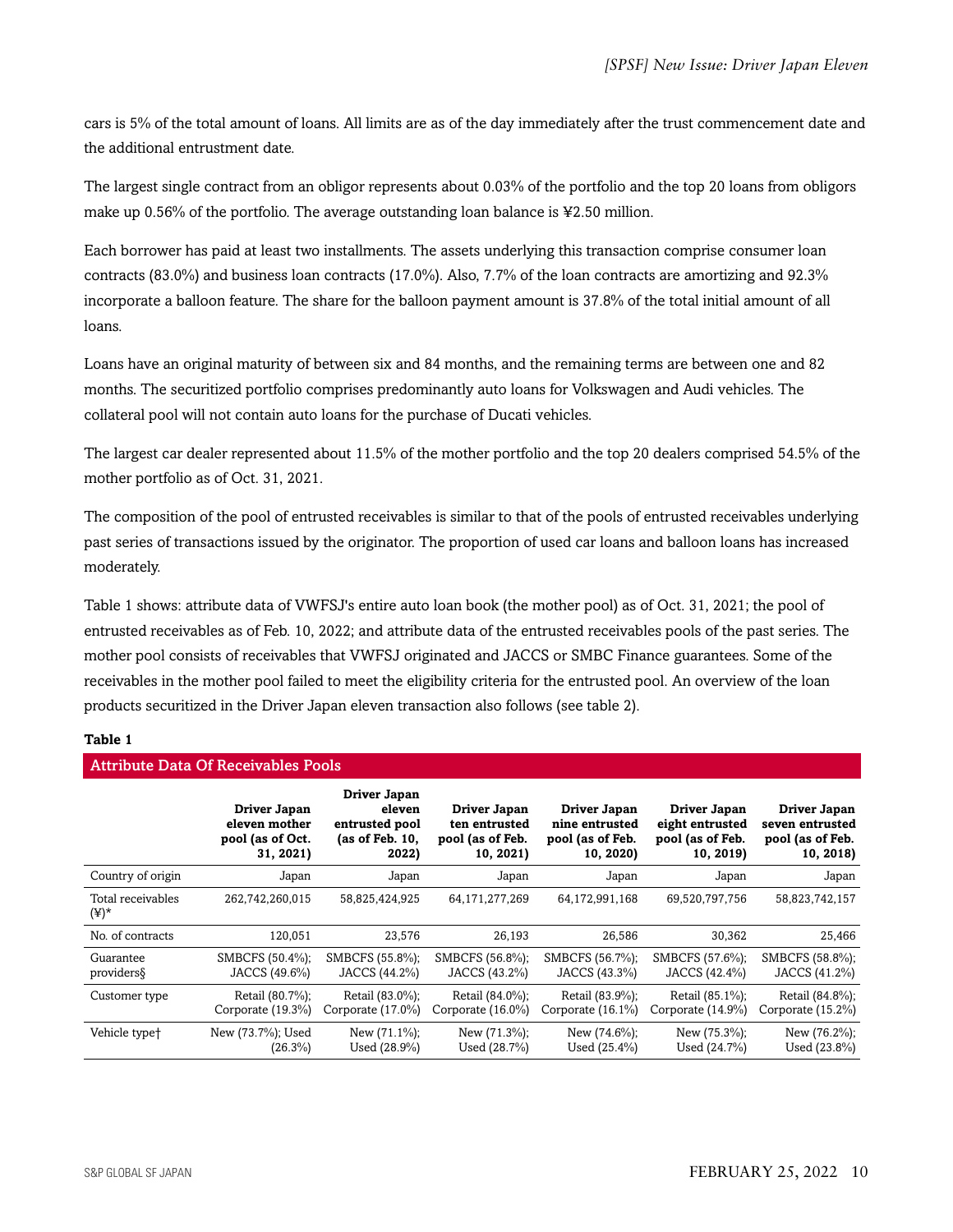#### **Table 1**

#### Attribute Data Of Receivables Pools (cont.)

|                                                       | Driver Japan<br>eleven mother<br>pool (as of Oct.<br>31, 2021)                                                      | Driver Japan<br>eleven<br>entrusted pool<br>(as of Feb. 10,<br>2022)                                                | Driver Japan<br>ten entrusted<br>pool (as of Feb.<br>10, 2021)                                                      | Driver Japan<br>nine entrusted<br>pool (as of Feb.<br>10, 2020)                                                     | Driver Japan<br>eight entrusted<br>pool (as of Feb.<br>10, 2019)                                                | Driver Japan<br>seven entrusted<br>pool (as of Feb.<br>10, 2018)                                           |
|-------------------------------------------------------|---------------------------------------------------------------------------------------------------------------------|---------------------------------------------------------------------------------------------------------------------|---------------------------------------------------------------------------------------------------------------------|---------------------------------------------------------------------------------------------------------------------|-----------------------------------------------------------------------------------------------------------------|------------------------------------------------------------------------------------------------------------|
| Geographic<br>concentration                           | Tokyo (17.8%);<br>Kanagawa (9.9%);<br>Osaka (8.1%);<br>Aichi (7.2%);<br>Saitama (6.2%)                              | Tokyo (17.4%);<br>Kanagawa<br>(10.2%); Osaka<br>$(7.9\%)$ ;<br>Aichi (7.4%);<br>Saitama (6.5%)                      | Tokyo (17.9%);<br>Kanagawa<br>(10.4%); Osaka<br>$(7.5\%)$ ; Aichi<br>(7.4%); Saitama<br>$(6.5\%)$                   | Tokyo (16.8%);<br>Kanagawa<br>(10.9%); Osaka<br>(7.4%); Aichi<br>(7.3%); Saitama<br>$(6.8\%)$                       | Tokyo (18.1%);<br>Kanagawa<br>(10.1%); Aichi<br>(7.3%); Osaka<br>(7.2%); Saitama<br>$(6.8\%)$                   | Tokyo (18.0%);<br>Kanagawa<br>(10.4%); Aichi<br>(7.3%); Saitama<br>(6.7%); Osaka<br>$(6.6\%)$              |
| Average<br>outstanding<br>receivables size $(\yen)^*$ | 2,188,589                                                                                                           | 2,495,140                                                                                                           | 2,449,940                                                                                                           | 2,413,789                                                                                                           | 2,289,731                                                                                                       | 2,309,893                                                                                                  |
| Outstanding loan<br>size range $(\frac{y}{x})^*$      | 5,782 to<br>71,023,728                                                                                              | 50,096 to<br>9,993,683                                                                                              | 50,049 to<br>9,999,457                                                                                              | 50,419 to<br>9,996,172                                                                                              | 51,322 to<br>9,987,070                                                                                          | 50,096 to<br>9,976,018                                                                                     |
| Weighted-average<br>seasoning (months)                | 17.6                                                                                                                | 8.5                                                                                                                 | 8.8                                                                                                                 | 9.1                                                                                                                 | 9.3                                                                                                             | 9.6                                                                                                        |
| Weighted-average<br>remaining term<br>(months)        | 33.6                                                                                                                | 41.1                                                                                                                | 41.4                                                                                                                | 40.5                                                                                                                | 39.2                                                                                                            | 38.9                                                                                                       |
| Weighted-average<br>interest rate (%)                 | 2.22                                                                                                                | 2.26‡                                                                                                               | 2.14‡                                                                                                               | 2.27‡                                                                                                               | 2.32‡                                                                                                           | 2.12‡                                                                                                      |
| Asset redemption<br>profile                           | Amortizing loans<br>$(6.3\%)$ ; balloon<br>loans $(93.7\%)$ ;<br>balloon payment<br>share (44.4%)                   | Amortizing loans<br>$(7.7\%)$ ; balloon<br>loans (92.3%);<br>balloon payment<br>share (37.8%)                       | Amortizing loans<br>$(7.2\%)$ ; balloon<br>loans (92.8%);<br>balloon payment<br>share (36.4%)                       | Amortizing loans<br>$(8.7\%)$ ; balloon<br>loans (91.3%);<br>balloon payment<br>share (36.4%)                       | Amortizing loans<br>(10.9%); balloon<br>loans (89.1%);<br>balloon payment<br>share (37.7%)                      | Amortizing loans<br>$(10.6\%)$ ; balloon<br>loans (89.4%);<br>balloon payment<br>share (38.2%)             |
| Manufacturer<br>breakdown                             | Volkswagen<br>(48.1%); Audi<br>$(43.1\%)$ ; Others<br>$(8.8\%)$                                                     | Volkswagen<br>(49.0%); Audi<br>$(50.4\%)$ ; Others<br>$(0.6\%)$                                                     | Volkswagen<br>(50.1%); Audi<br>(49.3%); Others<br>$(0.6\%)$                                                         | Volkswagen<br>(51.2%); Audi<br>(48.3%); Others<br>$(0.5\%)$                                                         | Volkswagen<br>(54.6%); Audi<br>$(45.1\%)$ ; Others<br>$(0.3\%)$                                                 | Volkswagen<br>(51.8%); Audi<br>(47.8%); Others<br>$(0.4\%)$                                                |
| Type of loan<br>products**                            | Owner's Plan<br>$(3.9\%)$ ; Solutions<br>$(48.1\%)$ ;<br>S-Loan (45.7%);<br>S-Loan Plus (0.0%);<br>others $(2.4\%)$ | Owner's Plan<br>$(3.9\%)$ ; Solutions<br>(49.7%); S-Loan<br>(42.6%); S-Loan<br>Plus $(0.0\%)$ ;<br>others $(3.8\%)$ | Owner's Plan<br>$(3.8\%)$ ; Solutions<br>(50.3%); S-Loan<br>$(42.6\%)$ ; S-Loan<br>Plus (0.0%);<br>others $(3.4\%)$ | Owner's Plan<br>$(5.5\%)$ ; Solutions<br>(48.8%); S-Loan<br>(42.4%); S-Loan<br>Plus $(0.1\%)$ ;<br>others $(3.2\%)$ | Owner's Plan<br>$(6.5\%)$ ; Solutions<br>(45.9%); S-Loan<br>(42.4%); S-Loan<br>Plus (0.8%);<br>others $(4.4\%)$ | Owner's Plan<br>(7.3%); Solutions<br>(40.2%); S-Loan<br>(46.5%); S-Loan<br>Plus (2.8%) others<br>$(3.2\%)$ |

\*The receivables balance of the mother pool is actual, while that of the final pool are discounted by the aforementioned discount rate. §SMBCFS indicates SMBC Finance Service Co. Ltd. or former Cedyna Financial Corp. †Used includes refinanced loans. ‡We calculated the weighted-average interest rate using the interest rates applied in the auto loan agreements and the principal amounts of the discounted loans. The discounted weighted-average interest rate is slightly higher than this rate. \*\*Solutions includes Loans of Audi Future Drive.

#### **Table 1 (continued)**

| <b>Attribute Data Of Receivables Pools</b> |                                                                |                                                                 |                                                                 |                                                                  |                                                                |                                                                |  |
|--------------------------------------------|----------------------------------------------------------------|-----------------------------------------------------------------|-----------------------------------------------------------------|------------------------------------------------------------------|----------------------------------------------------------------|----------------------------------------------------------------|--|
|                                            | Driver Japan six<br>entrusted pool<br>(as of Feb. 10,<br>2017) | Driver Japan<br>five entrusted<br>pool (as of Feb.<br>10, 2016) | Driver Japan<br>four entrusted<br>pool (as of Feb.<br>10, 2015) | Driver Japan<br>three entrusted<br>pool (as of Feb.<br>10, 2014) | Driver Japan<br>two entrusted<br>pool (as of Feb.<br>10, 2013) | Driver Japan<br>one entrusted<br>pool (as of Dec.<br>10, 2011) |  |
| Country of origin                          | Japan                                                          | Japan                                                           | Japan                                                           | Japan                                                            | Japan                                                          | Japan                                                          |  |
| Total receivables<br>$(\yen)^*$            | 64,171,706,472                                                 | 64,176,234,995                                                  | 34,225,000,579                                                  | 32,086,508,758                                                   | 30,270,523,940                                                 | 27,322,416,961                                                 |  |
| No. of contracts                           | 30.757                                                         | 31.976                                                          | 16.751                                                          | 15.890                                                           | 14.160                                                         | 17,182                                                         |  |
| Guarantee<br>providers§                    | SMBCFS (61.1%);<br>JACCS (38.9%)                               | SMBCFS (62.0%);<br>JACCS (38.0%)                                | SMBCFS (63.5%);<br>JACCS (36.5%)                                | SMBCFS (65.8%);<br>JACCS (34.2%)                                 | SMBCFS (73.0%);<br>JACCS (27.0%)                               | JACCS (100.0%)                                                 |  |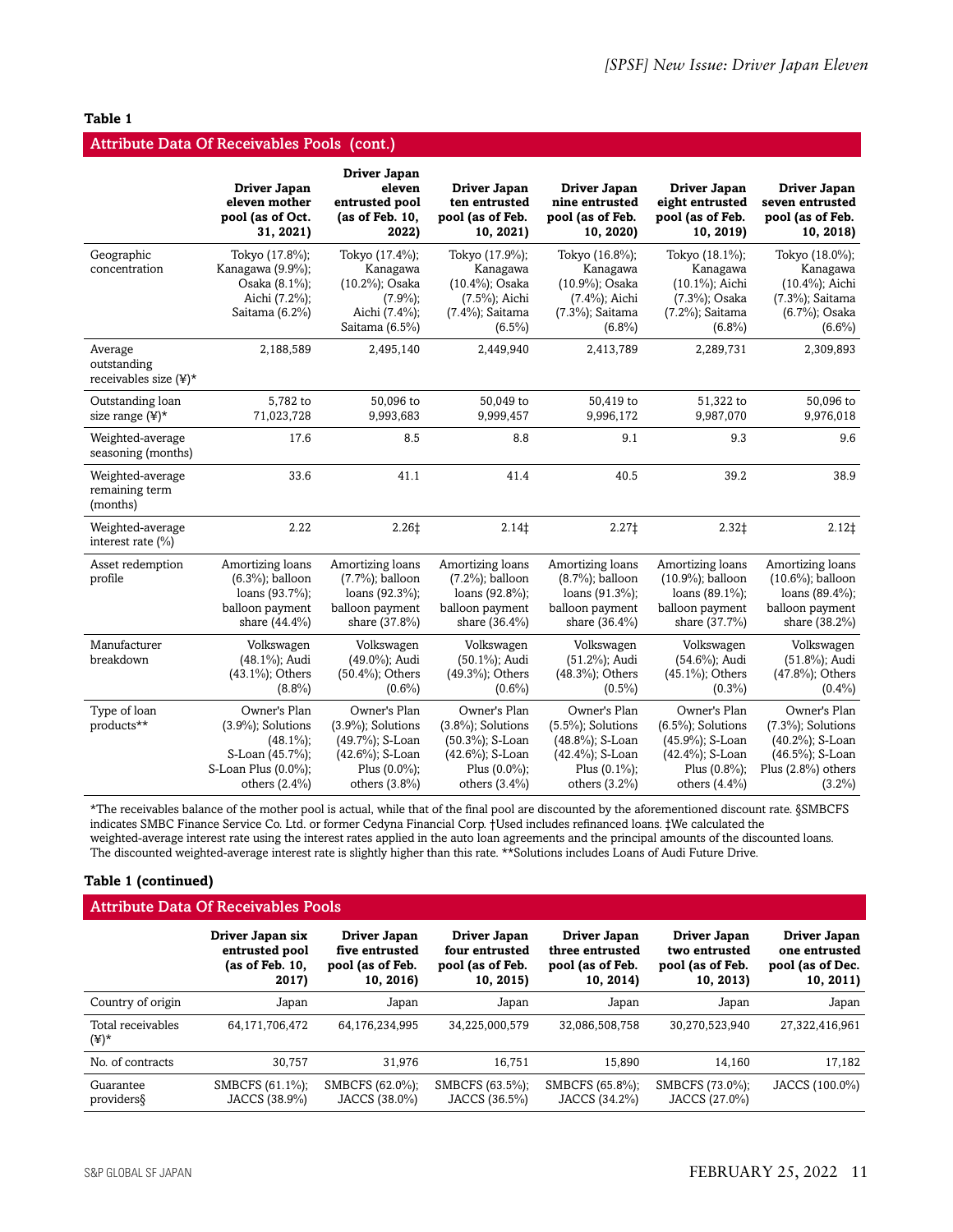| Attribute Data Of Receivables Pools (cont.)      |                                                                                                                          |                                                                                                                          |                                                                                                                          |                                                                                                                      |                                                                                                                      |                                                                                                                          |  |
|--------------------------------------------------|--------------------------------------------------------------------------------------------------------------------------|--------------------------------------------------------------------------------------------------------------------------|--------------------------------------------------------------------------------------------------------------------------|----------------------------------------------------------------------------------------------------------------------|----------------------------------------------------------------------------------------------------------------------|--------------------------------------------------------------------------------------------------------------------------|--|
|                                                  | Driver Japan six<br>entrusted pool<br>(as of Feb. 10,<br>2017)                                                           | Driver Japan<br>five entrusted<br>pool (as of Feb.<br>10, 2016)                                                          | Driver Japan<br>four entrusted<br>pool (as of Feb.<br>10, 2015)                                                          | Driver Japan<br>three entrusted<br>pool (as of Feb.<br>10, 2014)                                                     | Driver Japan<br>two entrusted<br>pool (as of Feb.<br>10, 2013)                                                       | Driver Japan<br>one entrusted<br>pool (as of Dec.<br>10, 2011)                                                           |  |
| Customer type                                    | Retail (85.6%);<br>Corporate (14.4%)                                                                                     | Retail (85.0%);<br>Corporate (15.0%)                                                                                     | Retail (85.0%);<br>Corporate (15.0%)                                                                                     | Retail (85.4%);<br>Corporate (14.6%)                                                                                 | Retail (86.3%);<br>Corporate (13.7%)                                                                                 | Retail (86.2%);<br>Corporate (13.8%)                                                                                     |  |
| Vehicle type <sup>+</sup>                        | New (77.1%);<br>Used (22.9%)                                                                                             | New (79.5%);<br>Used (20.5%)                                                                                             | New (82.8%);<br>Used (17.2%)                                                                                             | New (82.4%);<br>Used (17.6%)                                                                                         | New (82.0%);<br>Used (18.0%)                                                                                         | New (80.7%);<br>Used (19.3%)                                                                                             |  |
| Geographic<br>concentration                      | Tokyo (17.7%);<br>Kanagawa<br>(10.2%); Aichi<br>(6.9%); Saitama<br>(6.6%); Osaka<br>$(6.3\%)$                            | Tokyo (17.4%);<br>Kanagawa<br>(10.5%); Aichi<br>(6.9%); Osaka<br>(6.6%); Saitama<br>$(6.0\%)$                            | Tokyo (18.3%);<br>Kanagawa<br>(10.5%); Aichi<br>(7.1%); Osaka<br>(6.3%); Saitama<br>$(5.4\%)$                            | Tokyo (18.0%);<br>Kanagawa<br>(10.0%); Aichi<br>(7.4%); Osaka<br>(6.3%); Saitama<br>$(6.2\%)$                        | Tokyo (20.6%);<br>Kanagawa<br>(11.3%); Aichi<br>(8.1%); Saitama<br>(5.8%); Chiba<br>$(5.0\%)$                        | Osaka (15.9%);<br>Fukuoka (9.8%);<br>Hokkaido (6.4%);<br>Hiroshima (4.9%);<br>Nagano (4.7%)                              |  |
| Average<br>outstanding<br>receivables size (¥)*  | 2,086,410                                                                                                                | 2,007,013                                                                                                                | 2,043,162                                                                                                                | 2,019,289                                                                                                            | 2,137,749                                                                                                            | 1,590,177                                                                                                                |  |
| Outstanding loan<br>size range $(\frac{1}{2})^*$ | 50,096 to<br>9,980,361                                                                                                   | 50,072 to<br>9,997,761                                                                                                   | 50,449 to<br>9,981,969                                                                                                   | 50,080 to<br>9,964,054                                                                                               | 50,072 to<br>9,963,395                                                                                               | 50,185 to<br>9,615,910                                                                                                   |  |
| Weighted-average<br>seasoning (months)           | 11.8                                                                                                                     | 13.4                                                                                                                     | 12.8                                                                                                                     | 12.4                                                                                                                 | 11.7                                                                                                                 | 17.1                                                                                                                     |  |
| Weighted-average<br>remaining term<br>(months)   | 36.3                                                                                                                     | 32.7                                                                                                                     | 36.1                                                                                                                     | 38.0                                                                                                                 | 40.2                                                                                                                 | 36.4                                                                                                                     |  |
| Weighted-average<br>interest rate (%)            | 2.06‡                                                                                                                    | 1.96‡                                                                                                                    | 2.21                                                                                                                     | 2.49‡                                                                                                                | $2.50+$                                                                                                              | $2.81 \ddagger$                                                                                                          |  |
| Asset redemption<br>profile                      | Amortizing loans<br>$(13.6\%)$ ; balloon<br>loans $(86.4\%)$ ;<br>balloon payment<br>share (39.5%)                       | Amortizing loans<br>$(16.1\%)$ ; balloon<br>loans (83.9%);<br>balloon payment<br>share (41.0%)                           | Amortizing loans<br>$(21.5\%)$ ; balloon<br>loans (78.5%);<br>balloon payment<br>share (35.9%)                           | Amortizing loans<br>$(27.8\%)$ ; balloon<br>loans (72.2%);<br>balloon payment<br>share (32.3%)                       | Amortizing loans<br>(27.9%); balloon<br>loans $(72.1\%)$ ;<br>balloon payment<br>share (29.8%)                       | Amortizing loans<br>$(33.6\%)$ ; balloon<br>loans $(66.4\%)$                                                             |  |
| Manufacturer<br>breakdown                        | Volkswagen<br>(51.6%); Audi<br>(48.1%); Others<br>$(0.3\%)$                                                              | Volkswagen (51.<br>5%); Audi (48.2%);<br>Others (0.3%)                                                                   | Volkswagen<br>(49.6%); Audi<br>(49.9%); Others<br>$(0.5\%)$                                                              | Volkswagen<br>(52.6%); Audi<br>(47.1%); Others<br>$(0.3\%)$                                                          | Volkswagen<br>(53.2%); Audi<br>(46.5%); Others<br>$(0.3\%)$                                                          | Volkswagen<br>(59.5%); Audi<br>(40.3%); Others<br>$(0.2\%)$                                                              |  |
| Type of loan<br>products**                       | Owner's Plan<br>$(10.8\%)$ ; Solutions<br>$(38.8\%)$ ; S-Loan<br>(44.2%); S-Loan<br>Plus $(3.4\%)$ ; others<br>$(2.8\%)$ | Owner's Plan<br>$(14.4\%)$ ; Solutions<br>$(38.3\%)$ ; S-Loan<br>(41.5%); S-Loan<br>Plus $(4.1\%)$ ; others<br>$(1.7\%)$ | Owner's Plan<br>$(20.6\%)$ ; Solutions<br>$(37.0\%)$ ; S-Loan<br>(37.2%); S-Loan<br>Plus $(4.3\%)$ ; others<br>$(0.9\%)$ | Owner's Plan<br>$(26.3\%)$ ; Solutions<br>(39.6%); S-Loan<br>(29.2%); S-Loan<br>Plus $(3.4\%)$ ; others<br>$(1.5\%)$ | Owner's Plan<br>$(25.9\%)$ ; Solutions<br>(39.9%); S-Loan<br>(29.2%); S-Loan<br>Plus $(3.0\%)$ ; others<br>$(2.0\%)$ | Owner's Plan<br>$(30.6\%)$ ; Solutions<br>$(38.8\%)$ ; S-Loan<br>(24.0%); S-Loan<br>Plus $(3.6\%)$ ; others<br>$(3.0\%)$ |  |

#### **Table 1 (continued)**

\*The receivables balance of the mother pool is actual, while that of the final pool are discounted by the aforementioned discount rate. §SMBCFS indicates SMBC Finance Service Co. Ltd. or former Cedyna Financial Corp. †Used includes refinanced loans. ‡We calculated the weighted-average interest rate using the interest rates applied in the auto loan agreements and the principal amounts of the discounted loans. The discounted weighted-average interest rate is slightly higher than this rate. \*\*Solutions includes Loans of Audi Future Drive.

#### **Table 2**

| <b>Overview Of Securitized Loan Products</b> |                                                                                                                                                |  |  |  |  |
|----------------------------------------------|------------------------------------------------------------------------------------------------------------------------------------------------|--|--|--|--|
| Loan product                                 | Description                                                                                                                                    |  |  |  |  |
| Owner's plan                                 | Equal monthly payments and no balloon payment; bonus payments allowed.                                                                         |  |  |  |  |
| Solutions, etc.                              | Balloon payments and an option to have VWFSJ or the dealer guarantee the repurchase of the vehicle at a price equal<br>to the balloon payment. |  |  |  |  |
| S-Loan, etc.                                 | Balloon payments but no option to have VWFSJ or the dealer guarantee the vehicle repurchase at a price equal to the<br>balloon payment.        |  |  |  |  |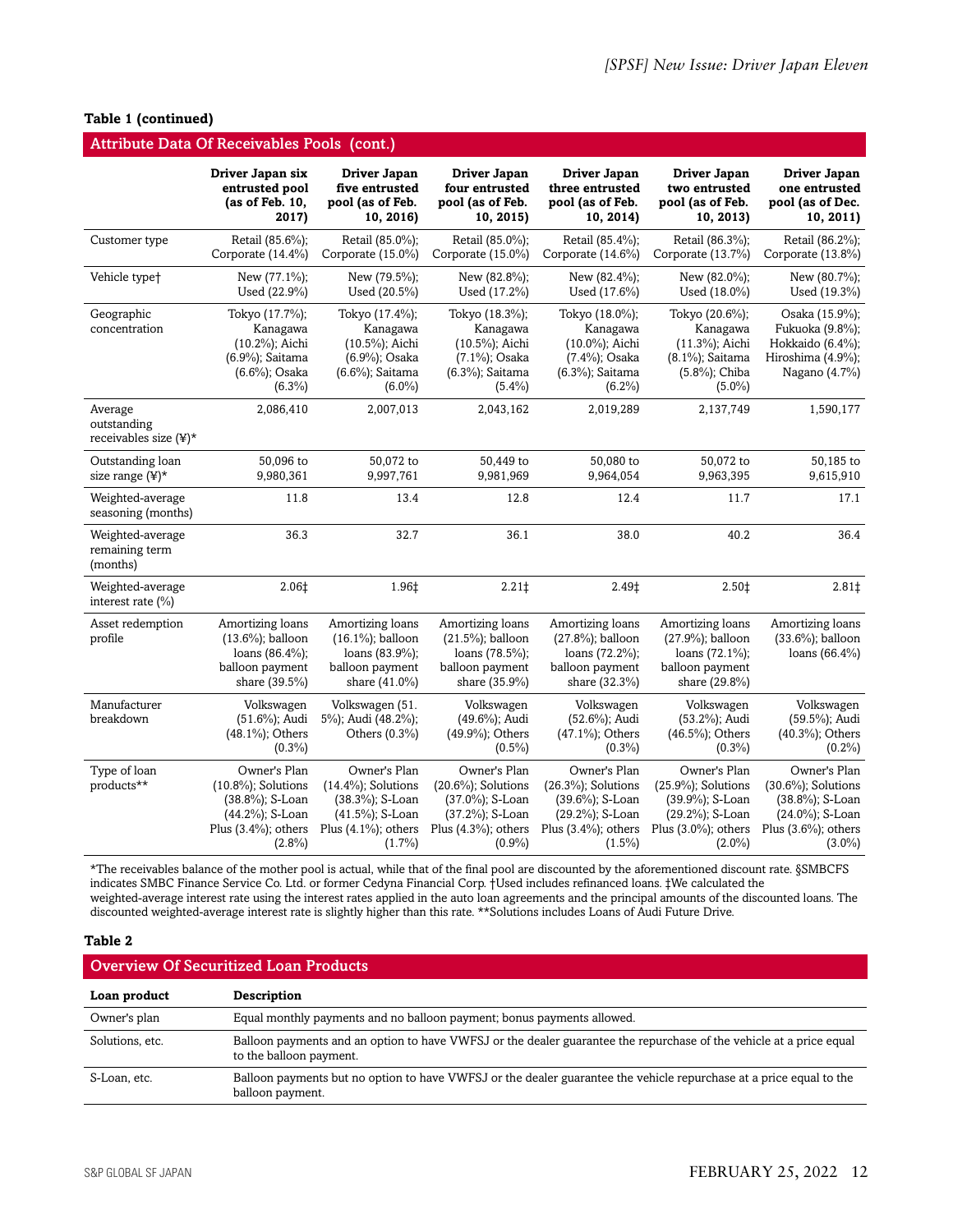#### **Table 2**

| Overview Of Securitized Loan Products (cont.) |                                                                                                                                                                     |  |  |  |
|-----------------------------------------------|---------------------------------------------------------------------------------------------------------------------------------------------------------------------|--|--|--|
| Loan product                                  | <b>Description</b>                                                                                                                                                  |  |  |  |
| S-Loan Plus                                   | Balloon payments and an option to sell the vehicle to the car dealer at a price previously agreed upon if the borrower<br>buys a new Audi vehicle from that dealer. |  |  |  |

Cumulative gross losses on the loans in the mother pool since the vintage year are shown below (see chart 2).

#### **Chart 2**

#### Cumulative Gross Losses On Loans In Mother Pool Since Vintage Year



Copyright © 2022 by Standard & Poor's Financial Services LLC. All rights reserved.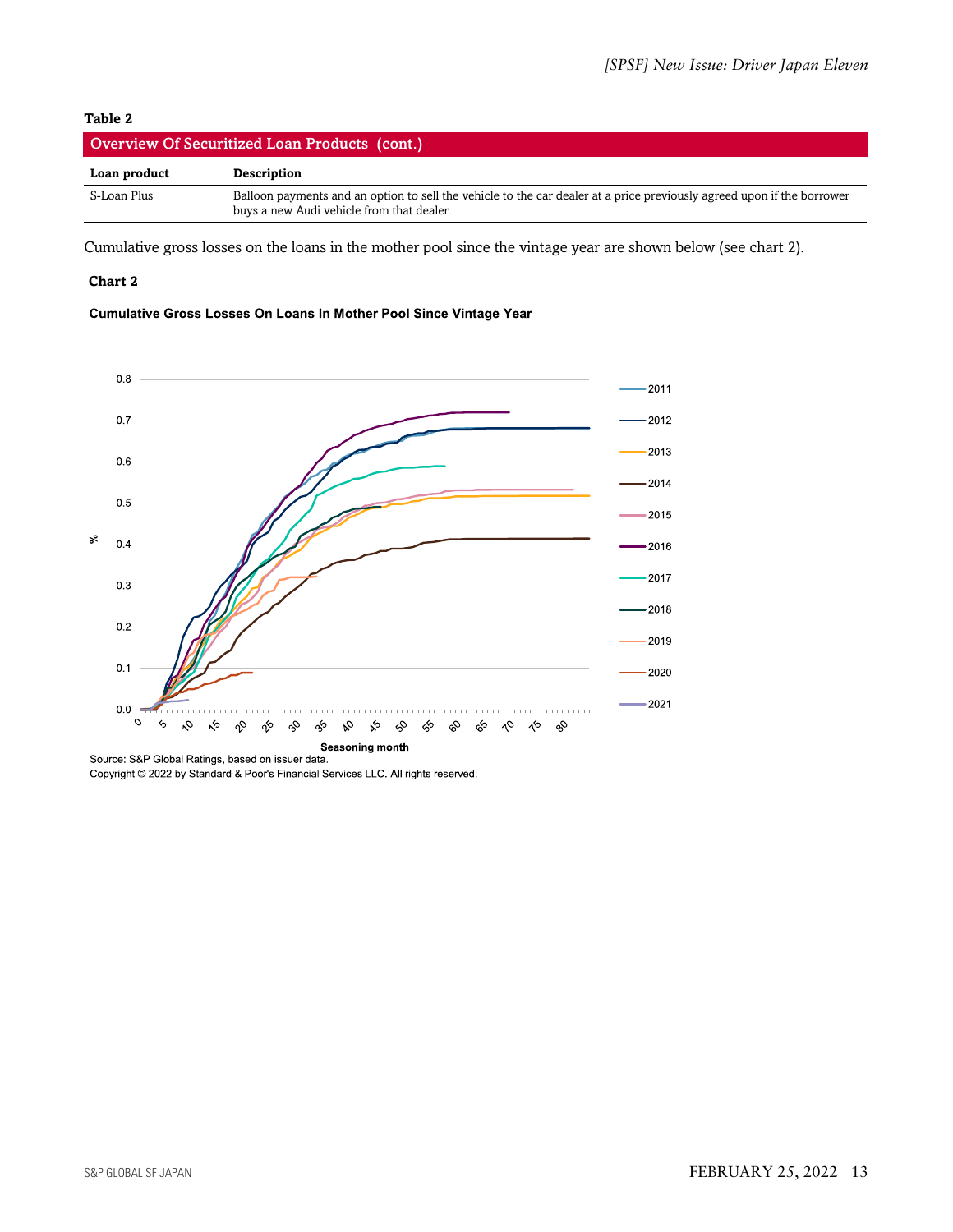#### **Chart 3**



#### **Cumulative Gross Loss Ratio Of Previous Driver Japan Series**

Source: S&P Global Ratings, based on issuer data. Copyright © 2022 by Standard & Poor's Financial Services LLC. All rights reserved.

The cumulative gross loss ratio (see note) of the past series are shown below (see chart 3).

#### Characteristics of the loan receivables

The entrusted loan receivables are from vehicle loan contracts that VWFSJ originated, using mainly Volkswagen and Audi dealers as agents.

The transaction securitizes some types of loans that contain balloon payments. Such loans have equal installments during the loan's life, except for the last installment (balloon payment), which is significantly higher than the regular installments. The final balloon payment for these loans is typically set to match or be lower than the estimated residual value of the car at loan maturity. Upon expiration, borrowers have the following three alternatives.

- Keep the vehicle or sell the vehicle to a third-party dealer such as a used car dealer, and pay the final installment in cash.
- Sell the vehicle to the car dealer. The dealer will settle the balloon payment on the borrower's behalf. The borrowers of "Solutions" loans can opt to have VWFSJ or the dealer guarantee the purchase at a price equal to the balloon payment. The borrowers of "S-Loan Plus" loans have an option to sell the vehicle to the car dealer at a price previously agreed upon if they buy a new Audi vehicle from that dealer (see table 2).
- Extend the loan or divide up the final scheduled payment of the loan, provided JACCS or SMBC Finance approves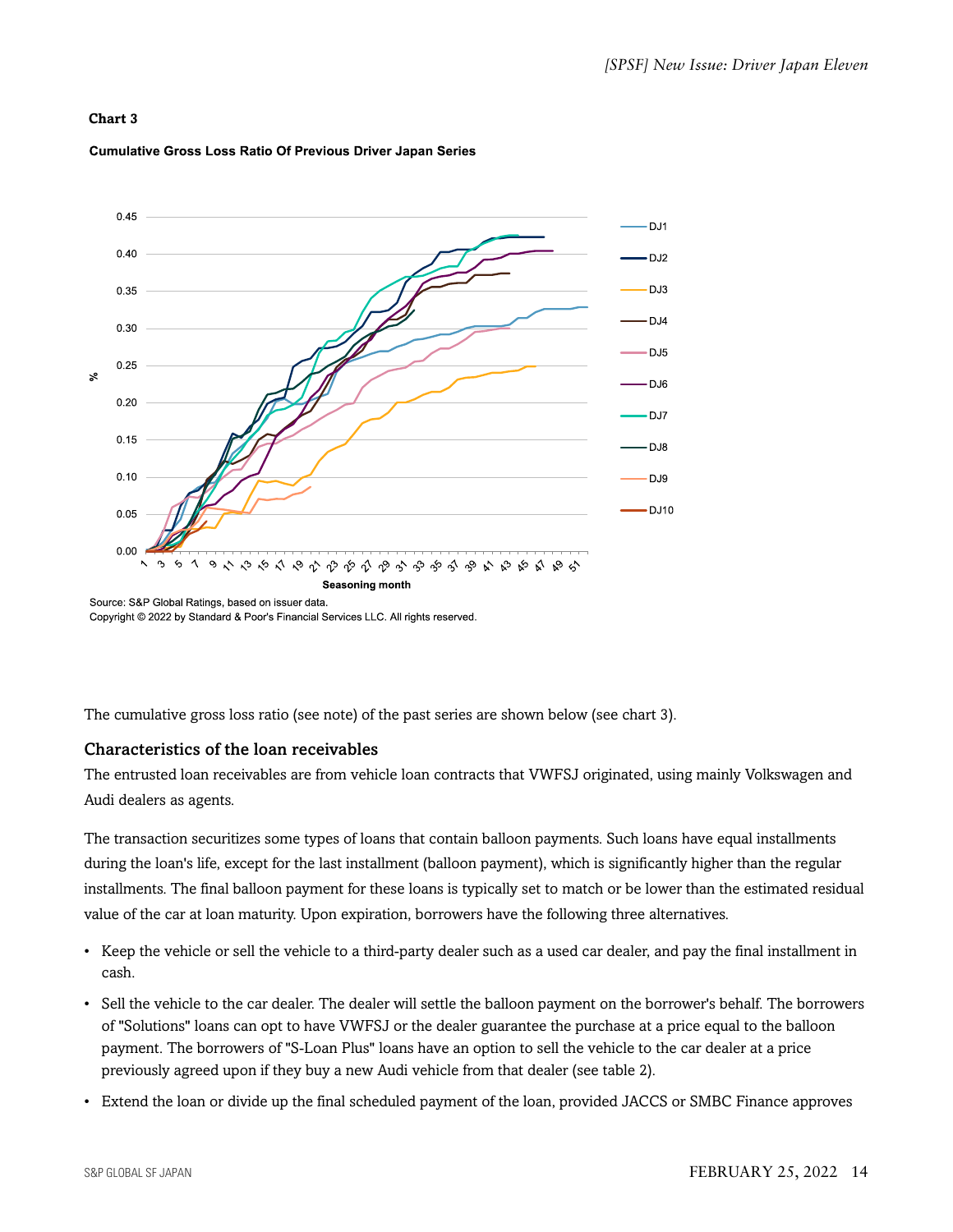such an application from the borrower on behalf of VWFSJ.

In this transaction, trustee 1 will not accept extensions of auto loans. VWFSJ pays indemnity to trustee 1 regarding the receivables for which the borrowers exercised these options.

#### Originator review

We held a meeting with VWFSJ, JACCS, and SMBC Finance to review their policies and procedures for loan origination, underwriting, and servicing.

*Origination/Underwriting.* VWFSJ has outsourced its auto loan operations--including credit and scoring, processing contract applications, and collections--to SMBC Finance (including former Cedyna) since 2002 and JACCS since 2007. VWFSJ determines to which company--JACCS or SMBC Finance--it outsources operations by area and dealer. There were 435 dealers, including 249 Volkswagen car dealers and 125 Audi car dealers, as of Oct. 31, 2021.

Each subservicer, on behalf of VWFSJ, originates the loan contracts via the Volkswagen group dealer network, and makes credit decisions centrally. The subservicers use almost the same criteria that apply to their own auto loans. Generally, they base their credit decisions on auto-scoring results and conduct their own additional underwriting if necessary.

As for loans with balloon payments, the subservicers evaluate whether a customer can repay the entire loan, including the balloon payment, without resorting to selling the car and using the proceeds to complete repayment of the loan. VWFSJ sets the amount of the balloon payment conservatively, based on its projection of the residual value. VWFSJ also considers the subservicers' projections. Currently, the limit on balloon payments is essentially 50% of the vehicle price at the time of purchase for two-year loans, 40% for three-year loans, 30% for four-year loans, and 20% for five-year loans. However, the prices differ by car type and VWFSJ occasionally offers prices slightly higher than the above limits for some car types as sales promotions.

VWFSJ monitors dealers periodically. VWFSJ uses the criteria that the Volkswagen group uses globally, and checks dealers' financial information as well as their flow of inventory. If a subservicer finds that a dealer failed to comply with relevant laws while confirming a borrower's plans, the subservicer will report this to VWFSJ.

*Servicing.* The subservicers will collect payments on behalf of VWFSJ through automatic withdrawal from the obligors' accounts each month. Each subservicer, as a guarantor, will transfer the full amount of the scheduled collected proceeds--regardless of the amount of actual collected proceeds--to VWFSJ on the same day. The subservicers acquire overdue loans from VWFSJ after payment in subrogation. They service them through JACCS's contact center and SMBC Finance's control center.

## <span id="page-14-0"></span>Credit Analysis Of Underlying Collateral

#### Performance outlook for Japanese auto loan receivables

We expect the performance of consumer receivables--auto loan receivables, shopping credit receivables, credit card receivables (shopping and cashing receivables), and consumer loan receivables--backing ABS transactions to be stable in 2022.

We think the performance of consumer receivables is highly correlated with the unemployment rate. We assume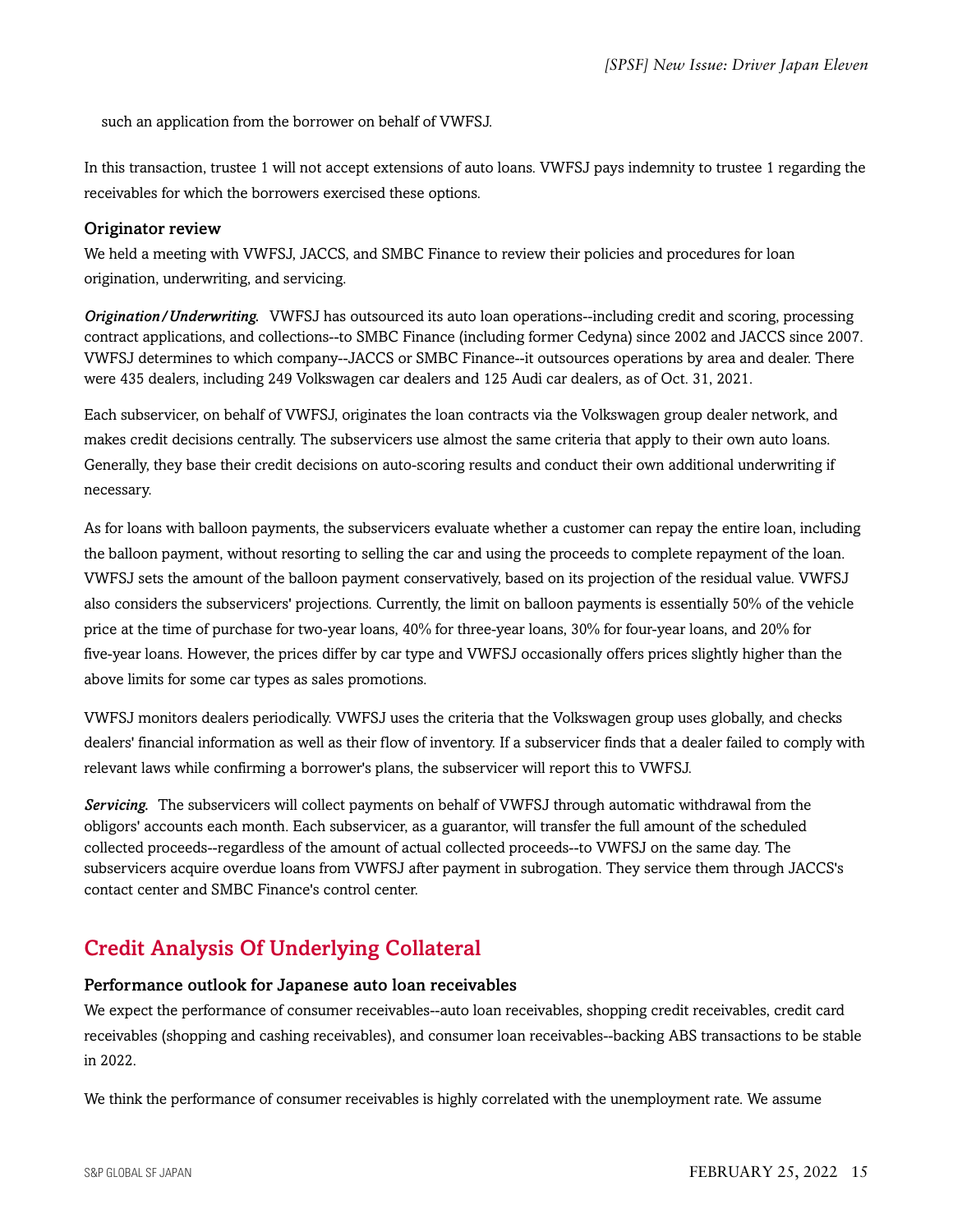Japan's unemployment rate will slightly decline to 2.5% in 2022 from the previous year. A decrease in obligors' income because of job losses could cause delinquencies and defaults of consumer loans. Nevertheless, we believe the performance of consumer receivables is likely to remain stable as employment conditions are unlikely to change considerably.

The performance of auto loans backing consumer ABS transactions that we rate did not change materially even during the ongoing coronavirus crisis. This is partly because ABS transactions that we rate are backed by the collateral pools consisting of obligors with high credit quality, compared with ordinary auto loans.

The performance of auto loans backing consumer ABS transactions is also susceptible to conditions in the used car market, in our view. Internal combustion engine vehicles typically account for most of the collateral pools of auto loan-backed ABS transactions. From now, however, the percentage of electric vehicles (EV) and fuel cell electric vehicles (FCEV) in the pools will likely increase, in our view. Furthermore, to forecast developments in the used car market, we should incorporate the impact of prevalence of EVs and FCEVs on lowering prices of combustion engine vehicles. According to the Japan Automobile Dealers Association, the unit sales of EVs, FCEVs, and plug-in hybrid electric vehicles (PHEV) accounted for about 2% of total sales in October 2021, which suggests the full-scale prevalence of EVs is some years away. Taking into account the average remaining years of auto loans backing consumer ABS transactions, we think the impact of price declines for combustion engine vehicles in the used car market is likely to be limited. Meanwhile, if new policies and fuel regulations are introduced, we will closely observe the impact of them on prices of used combustion engine vehicles.

#### Assessment of the credit quality of the underlying assets

We examined surveillance data on the past series and the following data that VWFSJ provided:

- Monthly static and dynamic data on gross losses, early terminations (prepayments), and cancellations from the mother pool (from January 2011 to October 2021); and
- Attribute data of the entrusted pool as of Feb. 10, 2022.

We assessed the major factors that will affect the credit quality of the underlying assets of this transaction. We did so based on a comprehensive analysis of trends in the auto loan sector and economic trends in Japan.

#### Cumulative default rate

The transaction defines the default rate as either the amount of receivables on which obligors have failed to make monthly installment payments for three consecutive months, or in relation to which the unpaid balance can be declared immediately due and payable because of the occurrence of events of default prescribed in the auto loan agreement.

Under this transaction, upon the entrustment of an auto loan the originator transfers its withheld ownership of the relevant purchased vehicle to trustee 1. However, the withheld ownership is not registered in trustee 1's name. We base our calculation of the default rates on the total amount of defaulted receivables, and do not incorporate recoveries, including proceeds from vehicle sales and other recovery sources, or guarantees that JACCS and SMBC Finance provide.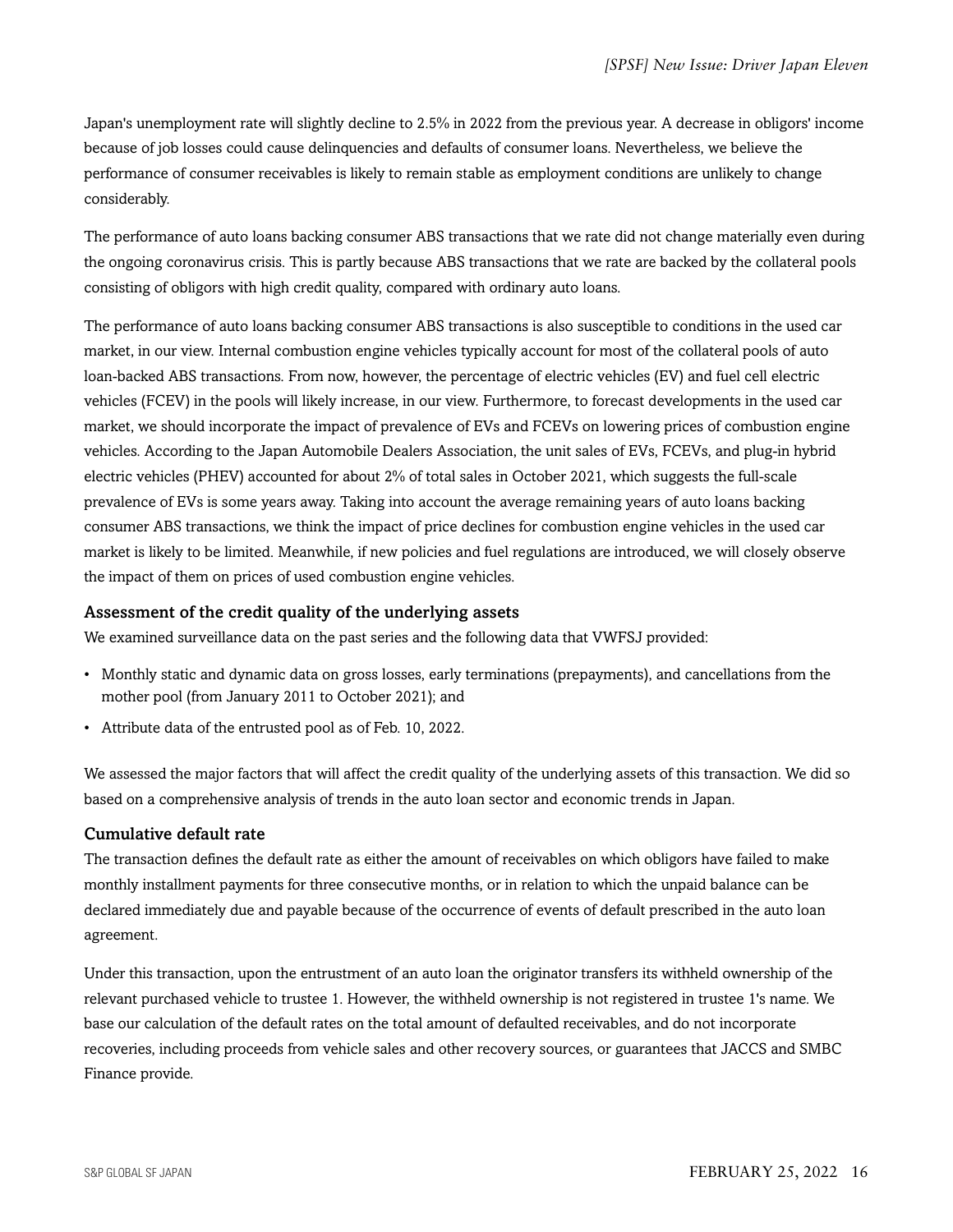For the cumulative default rate under the base scenario, we arrived at 0.7% of the total initial principal amount of the receivables. Meanwhile, we arrived at 0.8% for the cumulative default rate under the final base scenario, because we stipulate the minimum credit enhancement at 0.8% under our criteria "Global Methodology And Assumptions For Assessing The Credit Quality Of Securitized Consumer Receivables," published Oct. 9, 2014. In addition, we arrived at a cumulative default rate of 4.0% under our stress scenario commensurate with a 'AAA' rating. A higher multiple (5x the average cumulative default rate assumption under the base scenario) resulted from a low cumulative default rate under our base scenario, which is set at less than 1.0%.

The default rate of the mother pool has been relatively stable (see chart 2). According to this chart, cumulative defaults of the mother pool's 2011 to 2018 loan vintages range within about 0.4%-0.7%. Vintages after 2019 show slightly lower rates compared with older vintages.

Compared with the mother pool, the entrusted pool are characterized by: 1) higher shares of used vehicles, 2) shorter seasoning periods and longer residual periods, 3) smaller shares of corporate obligors, and 4) lower shares of balloon loans. However, these differences are only limited and will not cause material differences in default rates between the mother pool and the entrusted pool, in our view.

The performance of the past series have been relatively stable (see chart 3). We believe the credit quality of the obligors in this asset pool is relatively high compared with those of typical auto loans underlying auto loan ABS transactions in Japan. We base this on our consideration that: 1) the prices of Volkswagen and Audi vehicles are somewhat higher than those of domestic car manufacturers' vehicles, and 2) the fact new vehicles make up about 71% of the asset pool. The historical default rate, which has remained low, underpins our view.

So far, we have not observed any substantial effects of the pandemic on the default rates of the mother pool and past transactions. We expect the pandemic to have limited effect on the performance of this transaction, even if it becomes widespread again. We base this view on our assumptions on the default rate for this transaction:

- We currently do not expect a material rise in unemployment rates, which are strongly correlated with auto loan defaults, and
- The credit quality of the obligors in this transaction is higher than that of typical auto loan obligors.

Considering all these factors, we assume the performance of securitization pools is mostly on the same level as the performance of pools originated from 2011 onward.

Although VWFSJ is a captive finance company of Volkswagen AG group, and its credit policy may be influenced by the change of the group's sales policy, JACCS and SMBC Finance's control of VWFSJ's credit policy as guarantors mitigates the risk that the manufacturer's business policy could constrain the policy.

#### Balloon payments

We take into account the additional risk from the loans with balloon payments in accordance with our criteria, as described below.

VWFSJ's historical data show only limited defaults on balloon payments. However, under our 'AAA' stress scenario we assume that borrowers must repay the debt in full only with cash at the same time as the vehicles' market values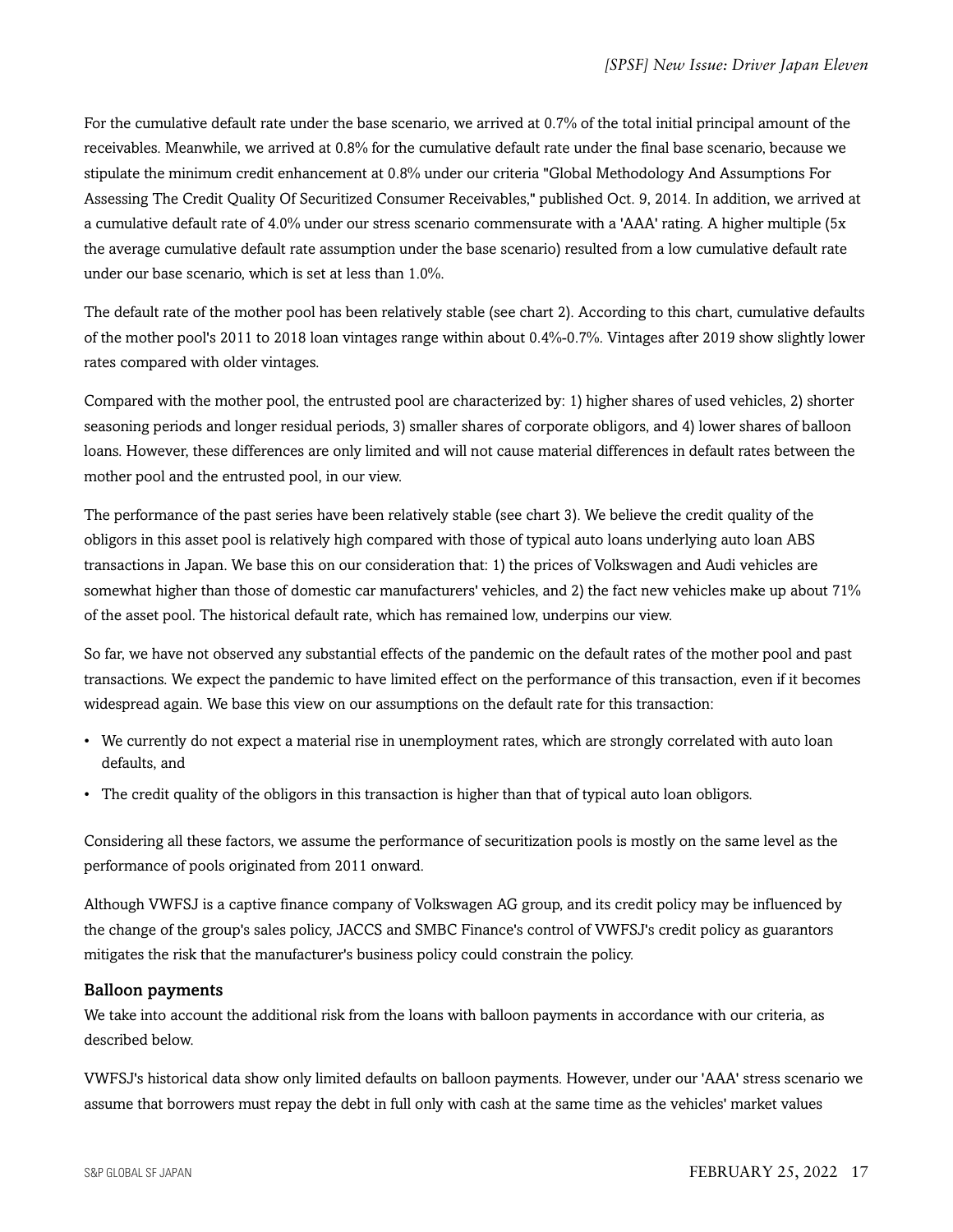decline significantly in the two sets of circumstances below.:

- When the originator and/or dealers become unable to repurchase vehicles; or
- When the originator becomes unable to provide refinancing loans.

We assume that 7% of the amount of balloon payments will default in our 'AAA' stress scenario. This is 1.75x higher than the 'AAA' cumulative default rate of 4.0% that we assume for the loans without balloon payments.

We view the credit quality of the obligors in this asset pool as relatively high compared with typical auto loans in Japanese auto loan ABS deals. In addition, borrowers may be able to repay their debt by selling the relevant vehicles. VWFSJ's conservative credit policy for balloon payments, as well as the diversification of maturities, mitigates the risk of a decline in market value.

Although we don't assume recovery from the vehicles, we would expect borrowers to be able to sell their vehicles independently. In this transaction, there is a revolving period for one year in which VWFSJ can entrust additional receivables. In establishing a stress scenario commensurate with our 'AAA' rating, we incorporate the possibility that an increase in the share of balloon payments leads to deterioration of creditworthiness of portfolio. However, additional entrustments heighten subordination and thus credit support.

#### Prepayment rate

Dynamic data of the mother pool that VWFSJ provided indicates a monthly prepayment rate of about 1.0% of the receivables' outstanding balance at the end of the previous month.

For the prepayment rate under the base scenario, we assumed 1.0% monthly. In addition, under our 'AAA' stress scenario, we arrived at a prepayment rate of 0.05% at minimum and 3.0% at maximum monthly.

#### Cancellations

Under this transaction, VWFSJ has to repurchase cancelled receivables. However, VWFSJ would be unable to fulfill its obligations with respect to repurchases if it were to go bankrupt. Because payments on the cancelled receivables would stop as a result of VMFSJ's bankruptcy, causing a temporary disruption of cash flow to the transaction, cancellations would impair the performance of the transaction. Generally, apart from cancellations that occur immediately after the origination of loan agreements, the number of cancellations of auto loan receivables is limited. In fact, the data shows actual cancellations are concentrated immediately after the origination of loan agreements, and the cancelled amount is limited. In addition, under this transaction, entrusted receivables fulfill the eligibility criterion of at least two monthly payments made. We regard the risk of cancellation in the receivables pool as low.

### <span id="page-17-0"></span>Cash Flow Analysis

We conducted cash flow analysis on multiple scenarios, which are based on the projected cash flow provided by the originator and applied stresses to various parameters, including cumulative default rate and prepayment rate, commensurate with ratings (see table 3).

Regarding the cumulative default rate, we assume all defaults would occur as assumed during 24 months. We also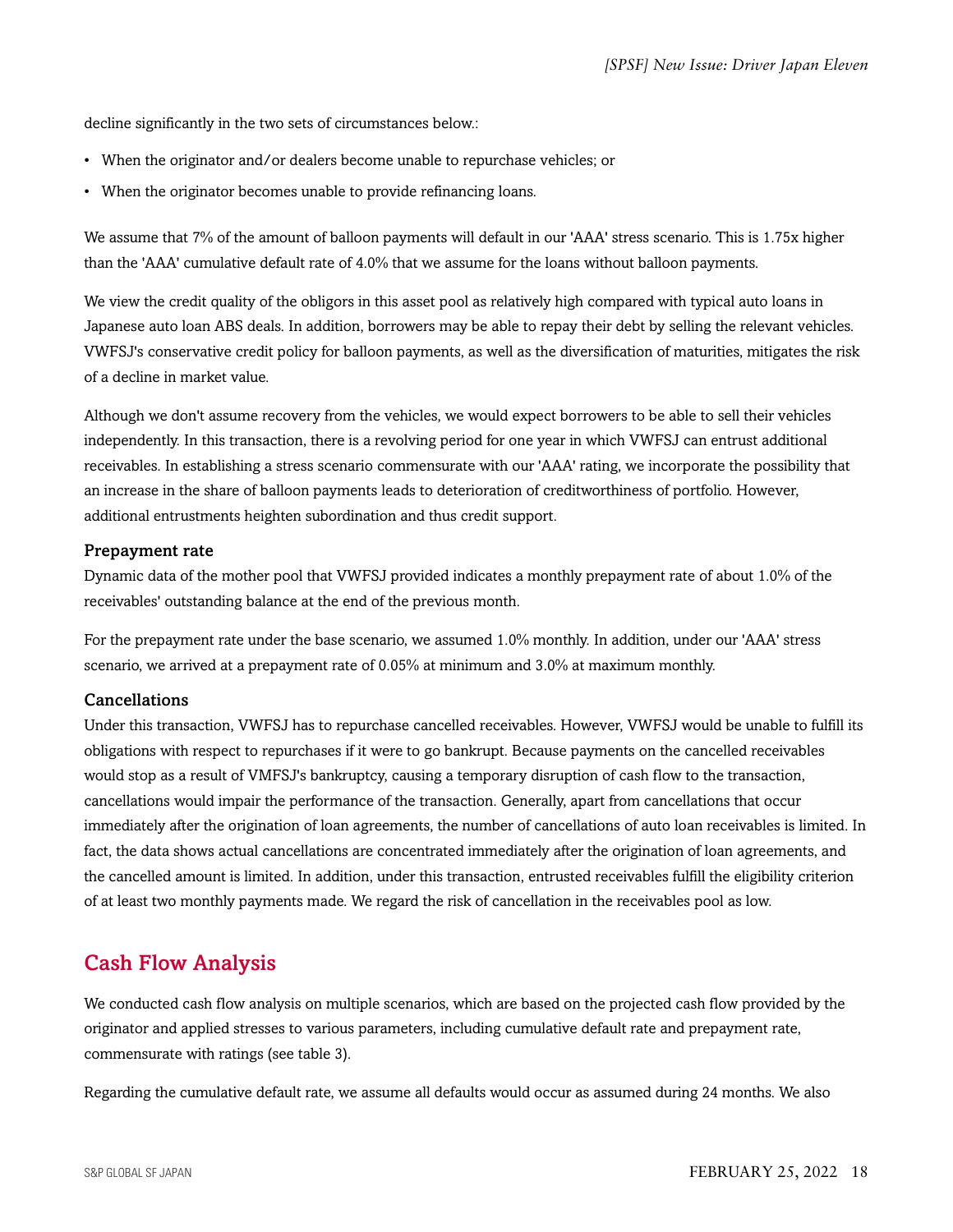assume three different patterns of default timing (frontloaded, standard and backloaded).

As a result, we confirmed the following regarding beneficial interests 2 and ABL 2 under the stress scenario commensurate with a 'AAA' rating:

- Interest payments will be made in full without delay.
- Principal payments will be made in full by the final legal maturity date in June 2030.

In conducting analysis, we consider benefits from the nonamortizing cash reserve, which serves primarily as liquidity support and ultimately as credit support. To determine the effect of pro rata amortization, when modeling the cash flow, we take into account the performance triggers, the subordination level during the revolving period, and the patterns of defaults in past transactions.

#### **Table 3**

| Assumed Scenarios And Break-Even Overcollateralization Level   |               |                       |  |  |  |  |
|----------------------------------------------------------------|---------------|-----------------------|--|--|--|--|
| $(\%)$                                                         | Base scenario | 'AAA' stress scenario |  |  |  |  |
| Cumulative default rate                                        | 0.8           | 4.0                   |  |  |  |  |
| Losses on balloon payments                                     | 0.0           | 7.0                   |  |  |  |  |
| Monthly prepayment rate                                        | 1.0           | $0.05$ to $3.0$       |  |  |  |  |
| Cumulative default rate considering losses on balloon payments | 0.8           | 6.9                   |  |  |  |  |
| Excess spread                                                  |               |                       |  |  |  |  |
| Breakeven overcollateralization level                          |               | 5.8                   |  |  |  |  |

## <span id="page-18-0"></span>Scenario Analysis

We formulated scenarios for the underlying assets relating to this transaction, assuming a set of circumstances. Specifically, in our scenario analysis, we assumed that the performance of the underlying assets would diverge from the assumptions under our base scenario and examined how this would affect the transaction.

#### Setting scenarios and assumptions

In our opinion, the cumulative default rate is the parameter that most affects the ratings on ABS transactions backed by auto loan receivables. Specifically, we set two scenarios in which default rates are higher than the assumption we made under our base scenario (see table 4). Under this scenario analysis, we apply a cumulative default rate of 0.7% to our base-case assumption. We apply this because it is the rate before we adjust for minimum credit enhancements under our criteria.

#### **Table 4**

| <b>Assumptions Of Scenario Analysis</b> |                                                                                           |            |
|-----------------------------------------|-------------------------------------------------------------------------------------------|------------|
| (%)                                     | Scenario 1                                                                                | Scenario 2 |
|                                         | Cumulative default rate $0.9(1.25x$ base-case assumption) 1.1 (1.5x base-case assumption) |            |

#### Results of the scenario analysis

Our rating is 'AAA' under a scenario where the cumulative default rate is 0.9% (1.25x the cumulative default rate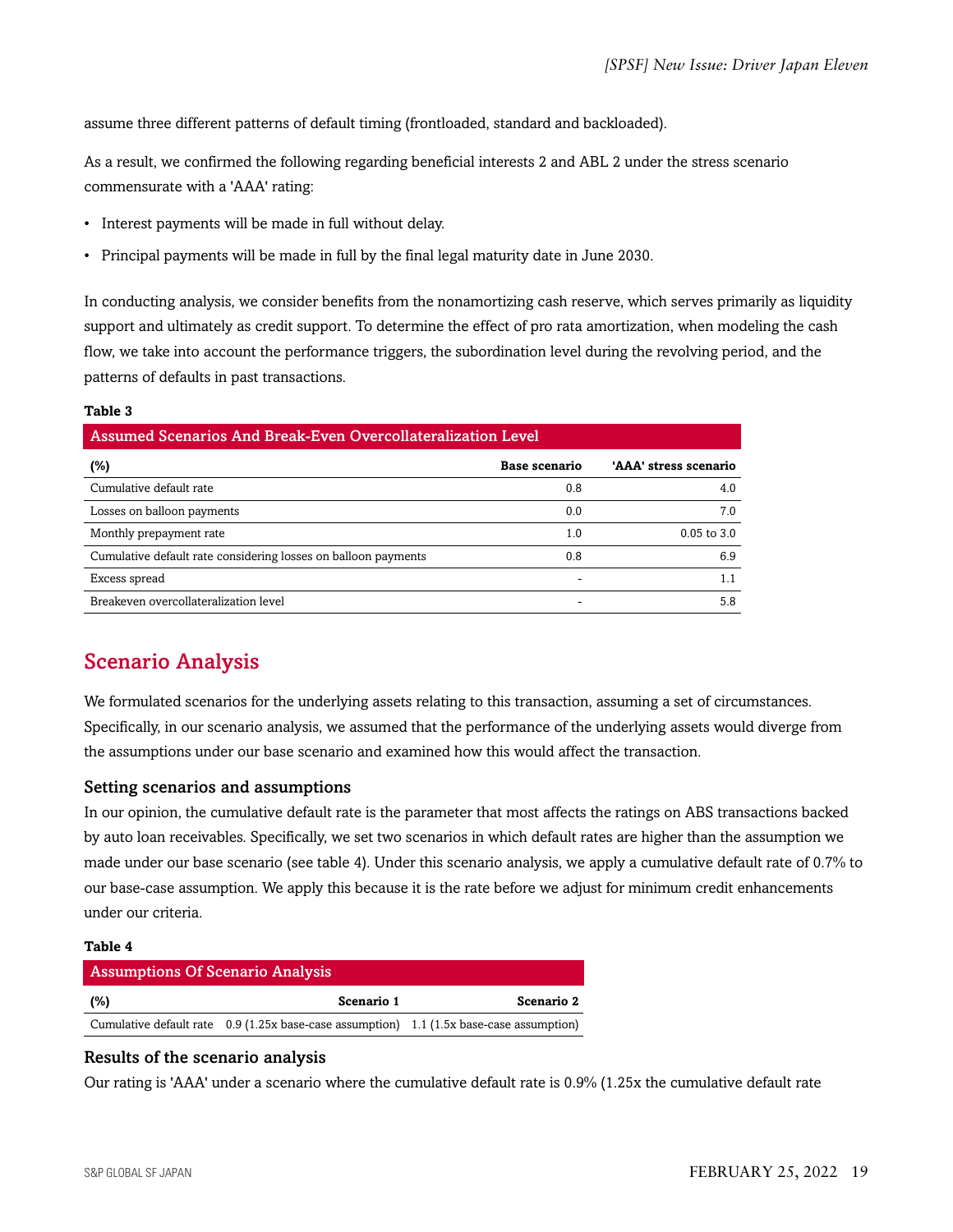assumption under our base scenario). Our rating is 'AA+' under a scenario where the cumulative default rate is 1.1% (1.5x the cumulative default rate assumption under our base scenario).

This analysis is based on an assumption that all assumptions for performance of underlying assets, except for the abovementioned cumulative default rates, remain unchanged after the initial rating. Even if the cumulative default rate develops as we assume in the scenario, the actual ratings may not be changed in line with the results of this analysis. This is because we determine the ratings from a comprehensive perspective, incorporating various factors in addition to those considered in this analysis.

## <span id="page-19-0"></span>Structural Analysis

#### Servicing risk and liquidity risk

VWFSJ acts as the transaction's servicer and JACCS and SMBC Finance as its subservicers. We conducted an operational review meeting with VWFSJ, JACCS, and SMBC Finance. We asked them about various issues, including their organizational structures as servicers/subservicers, their methods for managing receivables, and their system development. We believe that they have sufficient capability to fulfill their respective roles in this transaction.

VWFSJ could be discharged from its servicing activities in the event of certain credit events involving the company. Choosing a new servicer and entrusting servicing operations with that company may be a time-consuming process, and may result in a temporary disruption of collections from the receivables pool. This would, in turn, impair the performance of the transaction. In this transaction, a backup servicer was not appointed at the closing date. In the event that certain credit events in trust agreements occur, trustee 1 will appoint a backup servicer and, in certain cases, have that backup servicer take over servicing operations from the initial servicer. This structure mitigates the risk of servicing activities being disrupted for an extended period.

In addition, this transaction benefits from a cash reserve sufficient to cover four months' worth of interest payments and transaction expenses, funded at the transaction's closing.

#### Commingling risk

There is a risk that collected funds may not be transferred (maximum: one month's worth of collection proceeds) because of commingling if VWFSJ defaults. In this transaction, advance payment collections by VWFSJ mitigate this commingling risk. Overcollateralization also mitigates commingling risk.

#### Counterparty risk

A collection account is established in the name of trustee 2 at MUFG Bank. In the future, if the rating on the bank is lowered and the bank loses its status as a qualified bank (under the transaction documents, qualified banks have a short-term credit rating of 'A-1' or above), the collection account will be transferred within 30 days to a bank that satisfies the above criteria.

## <span id="page-19-1"></span>Legal Risk

Because the securitized asset pool of this transaction contains balloon auto loans, in our analysis, we considered the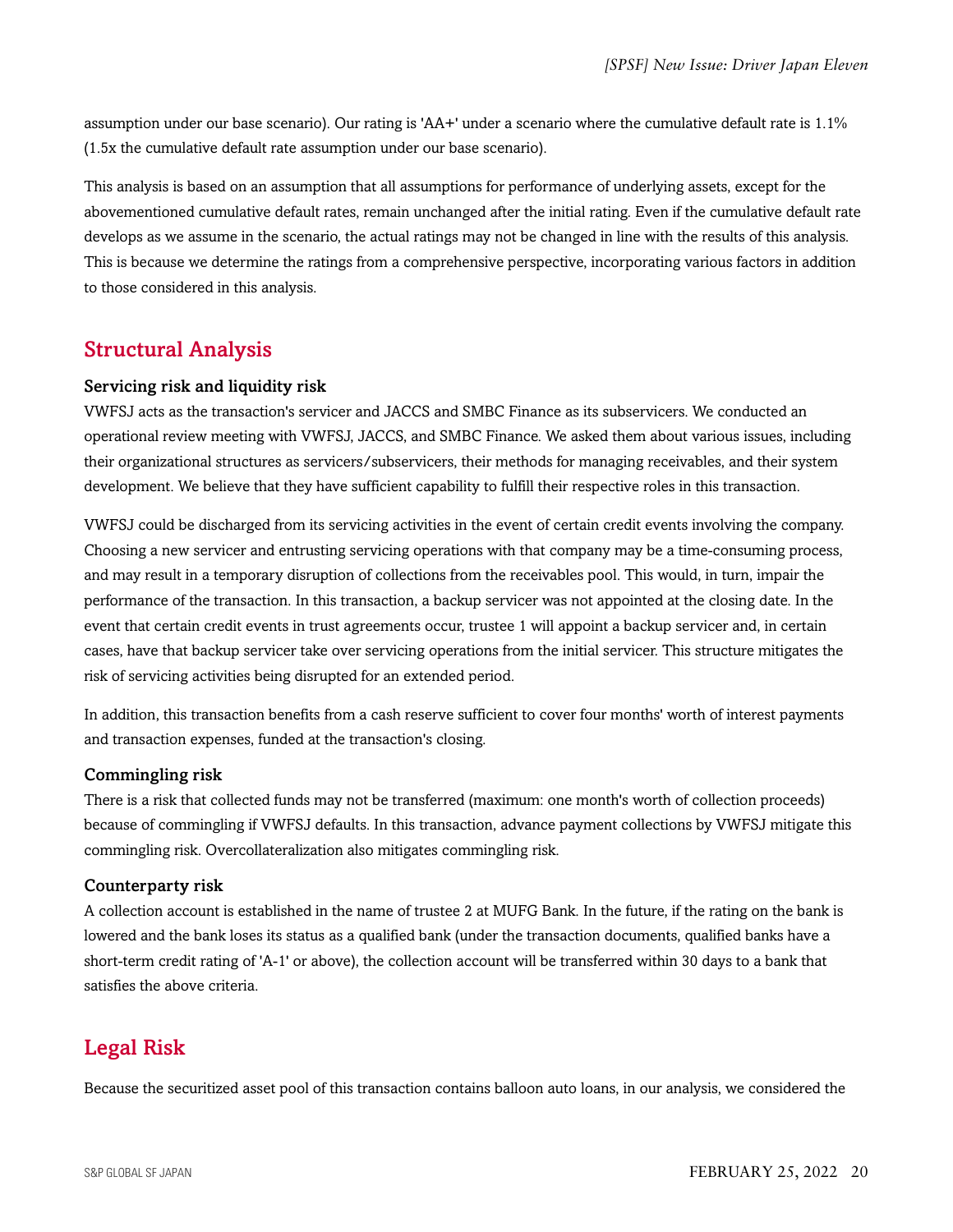typical characteristics and contract structure of balloon auto loans and other relevant factors. Based on our understanding of the above characteristics and contract structure, we then considered whether installment or balloon payments of auto loans can be impaired as a result of any adverse factors, such as the cancellation of a borrower's obligation to make such payments when the originator or a car dealer that provided the borrower with a buyback guarantee enters into insolvency proceedings.

We analyzed whether a borrower's obligation to make the installment or balloon payments would be cancelled through trustee 1's termination of the auto loan agreement by treating it as an executory bilateral contract when the originator--which guarantees to buy the vehicle back from the borrower after the borrower's completion of installment payments--becomes subject to insolvency proceedings before the originator and the borrower complete the performance of their respective obligations in relation to such a buyback guarantee. When the borrower exercises the option to have the originator buy back the vehicle, the originator is obligated to pay to the borrower the buyback price following such buyback and the borrower is obligated to hand over the vehicle to the originator. We note that: (1) such obligations of the originator and borrower arise based on the sale and purchase agreement, which is separate from the auto loan agreement; (2) the linkage between the originator's payment to meet the obligation to buy back the vehicle and the borrower's obligation to make the installment payments under the auto loan agreement is weak; and (3) the originator's payment to buy back the vehicle cannot be deemed as consideration for the borrower's installment payments. Therefore, there seems to be a low likelihood that the auto loan agreement would be terminated as a result of the originator's insolvency because the trustee treated the agreement as an executory bilateral contract.

In addition, we analyzed whether the borrower would be able to assert a payment suspension claim under the Installment Sales Act. When the originator or a car dealer that provides the borrower with the buyback guarantee enters into insolvency proceedings, there is a possibility that the insolvency trustee will deem the sale and purchase agreement as an executory bilateral contract, will terminate the sale and purchase agreement, and will not pay the buyback price for the vehicle under the sale and purchase agreement. However, the application of the buyback price to the balloon payment is only one of the options the borrower has to make the balloon payment. It would be unfair if the borrower became entitled to refuse to make the balloon payment simply because the borrower was prevented from exercising the option to use the buyback price. The insolvency trustee is also lawfully entitled to terminate the sale and purchase agreement under insolvency laws, and its failure to pay the buyback price as a result of its termination of the sale and purchase agreement would not constitute a default of the buyback guarantee. Therefore, there seems to be little possibility that the borrower would be able to refuse to make the installment payments or the balloon payment by asserting the payment suspension claim.

### <span id="page-20-0"></span>Surveillance

We will analyze regular servicer reports detailing the performance of the underlying collateral, monitor supporting ratings, and make regular contact with the servicer to ensure that it maintains minimum servicing standards and that any material changes in its operations are communicated and assessed.

The key performance indicators in the surveillance of this transaction are:

• Increases in credit enhancement for the obligations;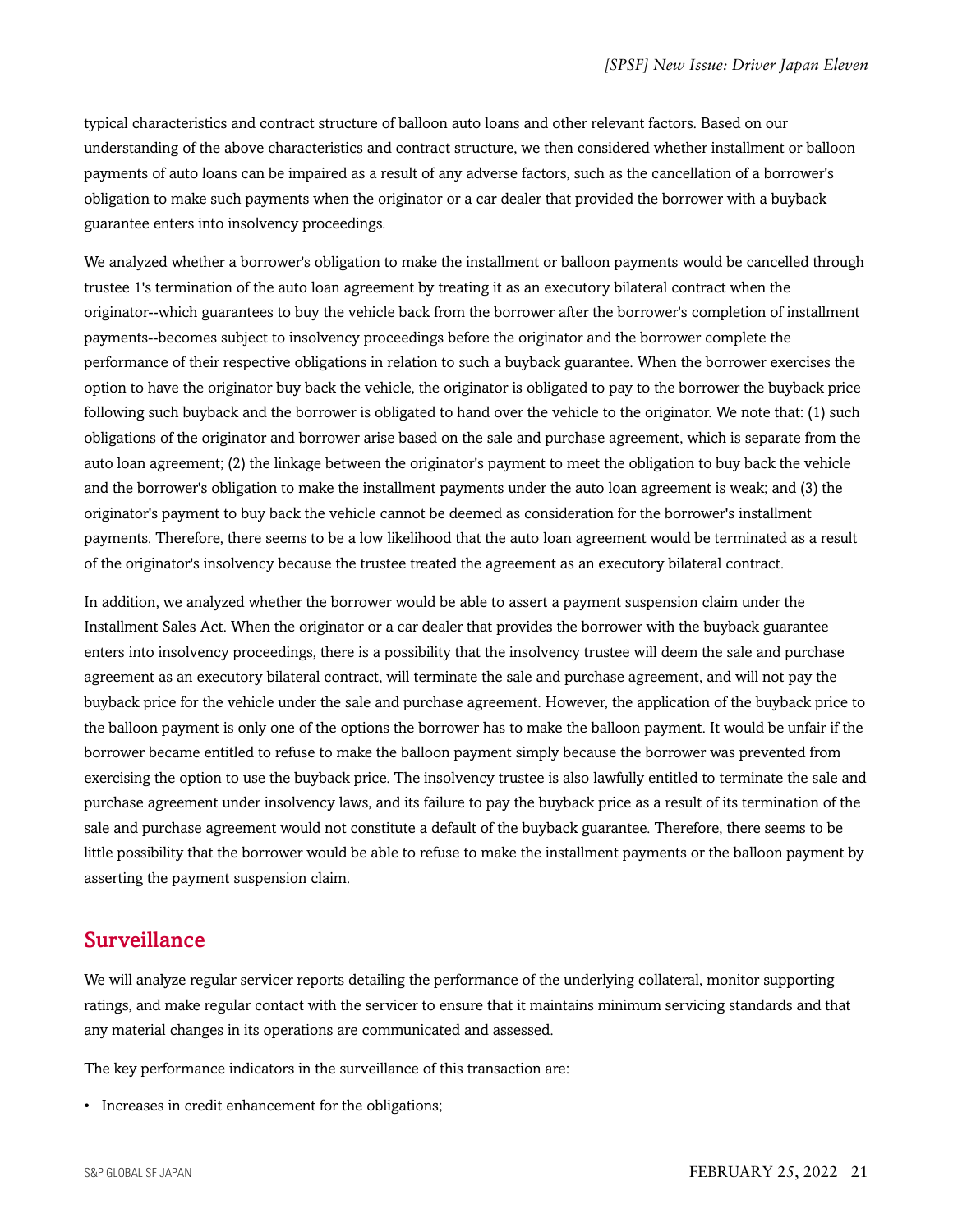- Default rates;
- Delinquency rates; and
- Prepayment rates.

## <span id="page-21-0"></span>**Note**

The cumulative gross loss ratio is calculated as follows:

- The numerator is the sum of the discounted principal balance of all auto loan receivables that have defaulted from the initial cut-off date through to the end of the monthly period immediately preceding the relevant trust calculation date.
- The denominator is the sum of: (1) the aggregate discounted principal balance of the initial auto loan receivables as of the initial cut-off date, and (2) the aggregate discounted principal balance of all additional auto loan receivables (if any) entrusted as of the additional entrustment dates that occur within six months prior to the relevant trust calculation date.

## <span id="page-21-1"></span>Related Criteria

- Environmental, Social, And Governance Principles In Credit Ratings, Oct. 10, 2021
- Global Framework For Payment Structure And Cash Flow Analysis Of Structured Finance Securities, Dec. 22, 2020
- Counterparty Risk Framework: Methodology And Assumptions, March 8, 2019
- Incorporating Sovereign Risk In Rating Structured Finance Securities: Methodology And Assumptions, Jan. 30, 2019
- Global Framework For Assessing Operational Risk In Structured Finance Transactions, Oct. 9, 2014
- Global Methodology And Assumptions For Assessing The Credit Quality Of Securitized Consumer Receivables, Oct. 9, 2014
- Principles Of Credit Ratings, Feb. 16, 2011
- Methodology For Servicer Risk Assessment, May 28, 2009

## <span id="page-21-2"></span>Related Research

- Japan Structured Finance Outlook: Coexisting With COVID, Jan. 7, 2022
- ESG Industry Report Card: Auto Asset-Backed Securities, March 31, 2021
- Japanese Structured Finance Scenario And Sensitivity Analysis 2017: The Effects Of The Top Five Macroeconomic Factors, Dec. 26, 2017
- Global Structured Finance Scenario And Sensitivity Analysis 2016: The Effects Of The Top Five Macroeconomic Factors, Dec. 16, 2016